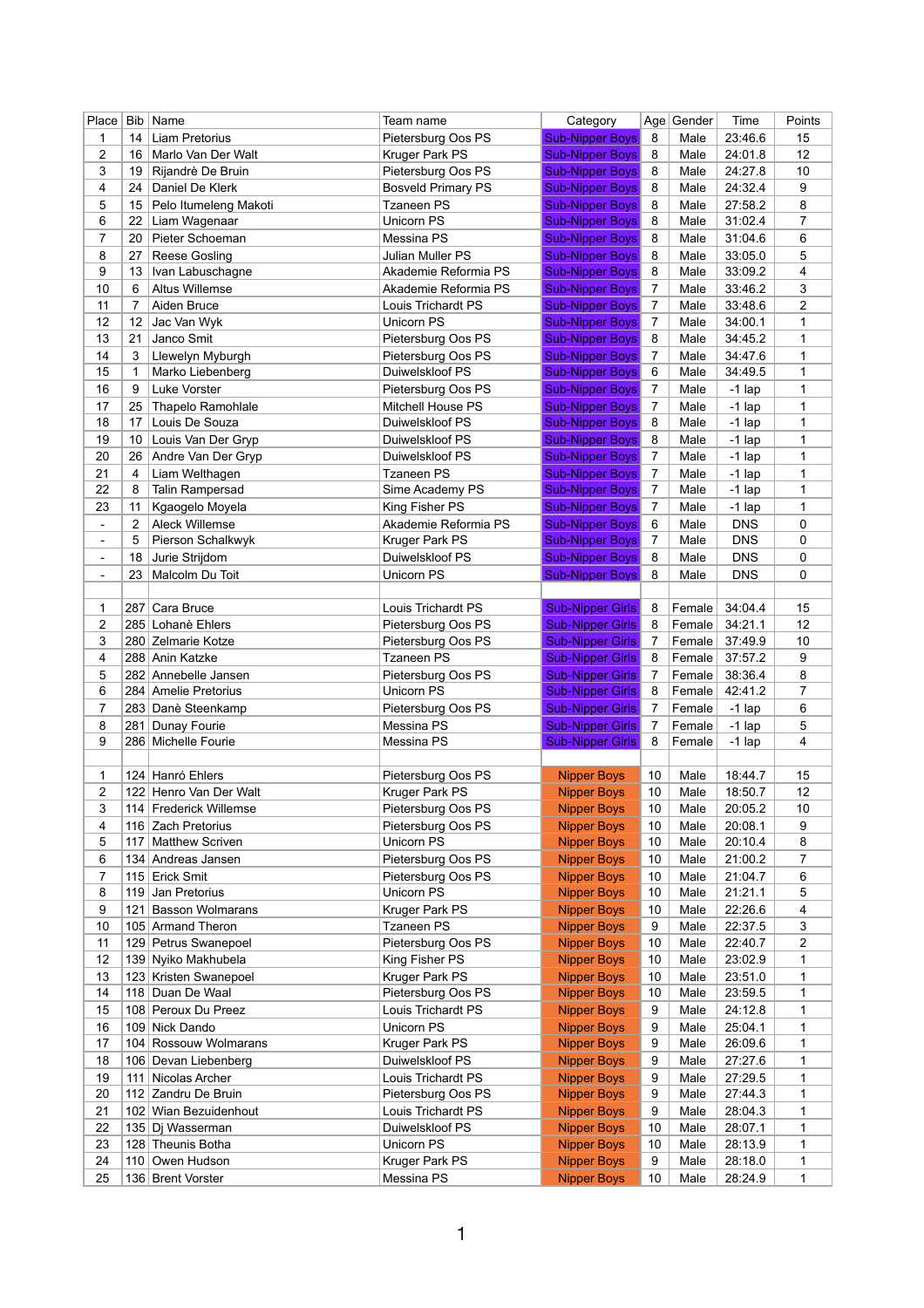| 26             |     | 120 Mathew Van Heerden                                               | Kruger Park PS                                    | <b>Nipper Boys</b>                     | 10              | Male            | 28:35.4              | 1              |
|----------------|-----|----------------------------------------------------------------------|---------------------------------------------------|----------------------------------------|-----------------|-----------------|----------------------|----------------|
| 27             |     | 130 Ferdi Viviers                                                    | Akademie Reformia PS                              | <b>Nipper Boys</b>                     | 10              | Male            | 29:12.7              | 1              |
| 28             |     | 132 Bruce Wayne Swarts                                               | Messina PS                                        | <b>Nipper Boys</b>                     | 10              | Male            | 29:15.7              | 1              |
| 29             | 137 | Aeden Anderson                                                       | Messina PS                                        | <b>Nipper Boys</b>                     | 10              | Male            | 29:50.7              | 1              |
| 30             |     | 138 Johan Scholtz                                                    | Pietersburg Oos PS                                | <b>Nipper Boys</b>                     | 10              | Male            | 29:59.4              | 1              |
| 31             |     | 131 Jowan Robbertze                                                  | Pietersburg Oos PS                                | <b>Nipper Boys</b>                     | 10              | Male            | 30:28.2              | 1              |
| 32             | 141 | Nauta Van Der Gryp                                                   | Duiwelskloof PS                                   | <b>Nipper Boys</b>                     | 10              | Male            | 30:49.2              | 1              |
| 33             | 127 | <b>Bernard Louw</b>                                                  | DR Annecke Letsitele PS                           | <b>Nipper Boys</b>                     | 10              | Male            | 30:59.3              | 1              |
| 34             |     | 125 Ewald Myburgh                                                    | Pietersburg Oos PS                                | <b>Nipper Boys</b>                     | 10              | Male            | $-1$ lap             | 1              |
| 35             |     |                                                                      | Kruger Park PS                                    | <b>Nipper Boys</b>                     | 9               | Male            | $-1$ lap             | 1              |
|                |     | 103 Jayden Jordaan                                                   |                                                   |                                        |                 |                 |                      |                |
| 36             | 107 | Mark Fourie                                                          | Messina PS                                        | <b>Nipper Boys</b>                     | 9               | Male            | $-1$ lap             | 1              |
| 37             |     | 133 Si Schoeman                                                      | Messina PS                                        | <b>Nipper Boys</b>                     | 10              | Male            | -2 laps              | 1              |
| 38             |     | 113 Tian Erwee                                                       | Duiwelskloof PS                                   | <b>Nipper Boys</b>                     | 9               | Male            | -2 laps              | 1              |
| $\blacksquare$ |     | 100 Gerhard Furstenberg                                              | Louis Trichardt PS                                | <b>Nipper Boys</b>                     | 9               | Male            | <b>DNS</b>           | 0              |
| $\blacksquare$ |     | 101 Abundance Maluleke                                               | King Fisher PS                                    | <b>Nipper Boys</b>                     | 9               | Male            | <b>DNS</b>           | 0              |
| $\blacksquare$ |     | 126 André Van Der Gryp                                               | Duiwelskloof PS                                   | <b>Nipper Boys</b>                     | 10              | Male            | <b>DNS</b>           | 0              |
| $\blacksquare$ |     | 140 Lehlonolo Moremi                                                 | King Fisher PS                                    | <b>Nipper Boys</b>                     | 10              | Male            | <b>DNS</b>           | 0              |
|                |     |                                                                      |                                                   |                                        |                 |                 |                      |                |
| 1              |     | 484 Jana Kotze                                                       | Pietersburg Oos PS                                | <b>Nipper Girls</b>                    | 10              | Female          | 29:41.5              | 15             |
| 2              | 497 | Ninke De Klerk                                                       | <b>Bosveld Primary PS</b>                         | <b>Nipper Girls</b>                    | 10              | Female          | 29:53.9              | 12             |
| 3              |     | 493 Ilne Kotzé                                                       | <b>Tzaneen PS</b>                                 | <b>Nipper Girls</b>                    | 10              | Female          | 31:45.3              | 10             |
| 4              | 487 | Isabella Brett                                                       | Unicorn PS                                        | <b>Nipper Girls</b>                    | 10              | Female          | 33:43.8              | 9              |
| 5              |     | 485 Niki Pretorius                                                   | Pietersburg Oos PS                                | <b>Nipper Girls</b>                    | 10              | Female          | 36:20.5              | 8              |
| 6              |     | 480 Michelle Gouws                                                   | Kruger Park PS                                    | <b>Nipper Girls</b>                    | 9               | Female          | 37:44.8              | $\overline{7}$ |
|                |     |                                                                      |                                                   |                                        |                 |                 |                      |                |
| 7              |     | 490 Dine Booyse                                                      | Duiwelskloof PS                                   | <b>Nipper Girls</b>                    | 10              | Female          | 37:47.8              | 6              |
| 8              | 481 | <b>Chantelle Gouws</b>                                               | Kruger Park PS                                    | <b>Nipper Girls</b>                    | 9               | Female          | 38:59.4              | 5              |
| 9              |     | 496 Sumike Malherbe                                                  | Duiwelskloof PS                                   | <b>Nipper Girls</b>                    | 10              | Female          | $-1$ lap             | 4              |
| 10             |     | 483 Nienke Pretorius                                                 | Akademie Reformia PS                              | <b>Nipper Girls</b>                    | 9               | Female          | $-1$ lap             | 3              |
| 11             |     | 482 Elanie Smit                                                      | Duiwelskloof PS                                   | <b>Nipper Girls</b>                    | 9               | Female          | $-1$ lap             | $\overline{2}$ |
| 12             | 491 | Mary Lydia De Souza                                                  | Duiwelskloof PS                                   | <b>Nipper Girls</b>                    | 10              | Female          | $-1$ lap             | 1              |
| 13             |     | 489 Jennifer Fourie                                                  | Messina PS                                        | <b>Nipper Girls</b>                    | 10              | Female          | $-1$ lap             | 1              |
| 14             |     | 488 Danielle Fourie                                                  | Messina PS                                        | <b>Nipper Girls</b>                    | 10              | Female          | $-1$ lap             | 1              |
|                |     |                                                                      |                                                   |                                        |                 |                 |                      |                |
| 15             |     | 492 Nicole Lynn Van Der Westhuizen                                   | Duiwelskloof PS                                   | <b>Nipper Girls</b>                    | 10 <sup>°</sup> | $ $ Female $ $  | -2 laps              | 1              |
| 16             |     | 486 Luandie Marx                                                     | Duiwelskloof PS                                   | <b>Nipper Girls</b>                    |                 | 10   Female $ $ | -2 laps              | 1              |
| $\blacksquare$ |     | 494 Zanelle Strijdom                                                 | Duiwelskloof PS                                   |                                        | 10              | Female          | <b>DNS</b>           | 0              |
| $\blacksquare$ |     |                                                                      | Messina PS                                        | <b>Nipper Girls</b>                    | 10 <sup>°</sup> | Female          | <b>DNS</b>           | 0              |
|                |     | 495 Danè Strijdom                                                    |                                                   | <b>Nipper Girls</b>                    |                 |                 |                      |                |
|                |     |                                                                      |                                                   |                                        |                 |                 |                      |                |
| 1              |     | 207 John-Ross Donovan                                                | PEPPS Prep PS                                     | <b>Sprog Boys</b>                      | 11              | Male            | 23:17.8              | 15             |
| 2              |     | 230 Zineddine Mengouchi                                              | PEPPS Prep PS                                     | <b>Sprog Boys</b>                      | 12              | Male            | 23:50.7              | 12             |
| 3              |     | 204 Gordon Noel                                                      | <b>Unicorn PS</b>                                 | <b>Sprog Boys</b>                      | 11              | Male            | 24:55.6              | 10             |
| 4              |     | 208 Adriaan Willem Janse V Rensburg                                  | Duiwelskloof PS                                   | <b>Sprog Boys</b>                      | 11              | Male            | 24:57.7              | 9              |
| 5              |     | 201 Maximilian Drewett                                               | <b>Unicorn PS</b>                                 | <b>Sprog Boys</b>                      | 11              | Male            | 24:59.6              | $\bf 8$        |
| 6              | 211 | <b>Brendan Bruce</b>                                                 | Louis Trichardt PS                                | <b>Sprog Boys</b>                      | 11              | Male            | 25:01.8              | 7              |
| 7              |     | 223 Success Maluleke                                                 | King Fisher PS                                    | <b>Sprog Boys</b>                      | 12              | Male            | 25:16.6              | 6              |
| 8              |     | 236 Tristan Brett                                                    | Unicorn PS                                        | <b>Sprog Boys</b>                      | 12              | Male            | 26:35.7              | 5              |
| 9              | 227 | Finn Straughan                                                       | Unicorn PS                                        | <b>Sprog Boys</b>                      | 12              | Male            | 26:47.9              | 4              |
| 10             |     | 203 Jayson Muller                                                    | Unicorn PS                                        | <b>Sprog Boys</b>                      | 11              | Male            | 27:27.5              | 3              |
| 11             |     | 232 Snyman S. P. Smit                                                | Duiwelskloof PS                                   | <b>Sprog Boys</b>                      | 12              | Male            | 27:31.1              | $\overline{c}$ |
| 12             |     | 241 Murray Loughor-Clarke                                            | <b>Unicorn PS</b>                                 | <b>Sprog Boys</b>                      | 12              | Male            | 27:36.6              | 1              |
| 13             |     | 231 Hardus Louw                                                      | DR Annecke Letsitele PS                           | <b>Sprog Boys</b>                      | 12              | Male            | 27:59.8              | 1              |
| 14             |     | 214 Matthew Lee                                                      | Louis Trichardt PS                                | <b>Sprog Boys</b>                      | 11              | Male            | 28:10.7              | 1              |
| 15             |     | 213 Daniel Lee                                                       | Louis Trichardt PS                                | <b>Sprog Boys</b>                      | 11              | Male            | 28:37.8              | 1              |
| 16             |     | 234 Jason Bosman                                                     | <b>Tzaneen PS</b>                                 | <b>Sprog Boys</b>                      | 12              | Male            | 28:48.7              | 1              |
| 17             |     | 233 Waldo Strijdom                                                   | Messina PS                                        | <b>Sprog Boys</b>                      | 12              | Male            | 29:24.6              | 1              |
|                |     |                                                                      |                                                   |                                        | 11              |                 |                      | 1              |
| 18             |     | 209 Ntsako Mushwana                                                  | Unicorn PS                                        | <b>Sprog Boys</b>                      |                 | Male            | 29:36.4              |                |
| 19             |     | 225 Jacques Crafford                                                 | Louis Trichardt PS                                | <b>Sprog Boys</b>                      | 12              | Male            | 29:43.2              | 1              |
| 20             |     | 239 Andreas Honiball                                                 | DR Annecke Letsitele PS                           | <b>Sprog Boys</b>                      | 12              | Male            | 29:59.2              | 1              |
| 21             |     | 206 Kian Du Plessis                                                  | Kruger Park PS                                    | <b>Sprog Boys</b>                      | 11              | Male            | 30:45.8              | 1              |
| 22             |     | 229 Christo Ferreira                                                 | <b>Tzaneen PS</b>                                 | <b>Sprog Boys</b>                      | 12              | Male            | $-1$ lap             | 1              |
| 23             |     | 226 Eduan Bekker                                                     | Kruger Park PS                                    | <b>Sprog Boys</b>                      | 12              | Male            | $-1$ lap             | 1              |
| 24             |     | 240 John-Henry Schwab                                                | Duiwelskloof PS                                   | <b>Sprog Boys</b>                      | 11              | Male            | $-1$ lap             | 1              |
| 25             | 217 | Jovan Steenkamp                                                      | Pietersburg Oos PS                                | <b>Sprog Boys</b>                      | 11              | Male            | $-1$ lap             | 1              |
| 26<br>27       |     | 224 Christiaan Frederick Lukas Van Ree<br>219 Christopher Oosthuysen | Akademie Reformia PS<br><b>Bosveld Primary PS</b> | <b>Sprog Boys</b><br><b>Sprog Boys</b> | 12<br>11        | Male<br>Male    | $-1$ lap<br>$-1$ lap | 1<br>1         |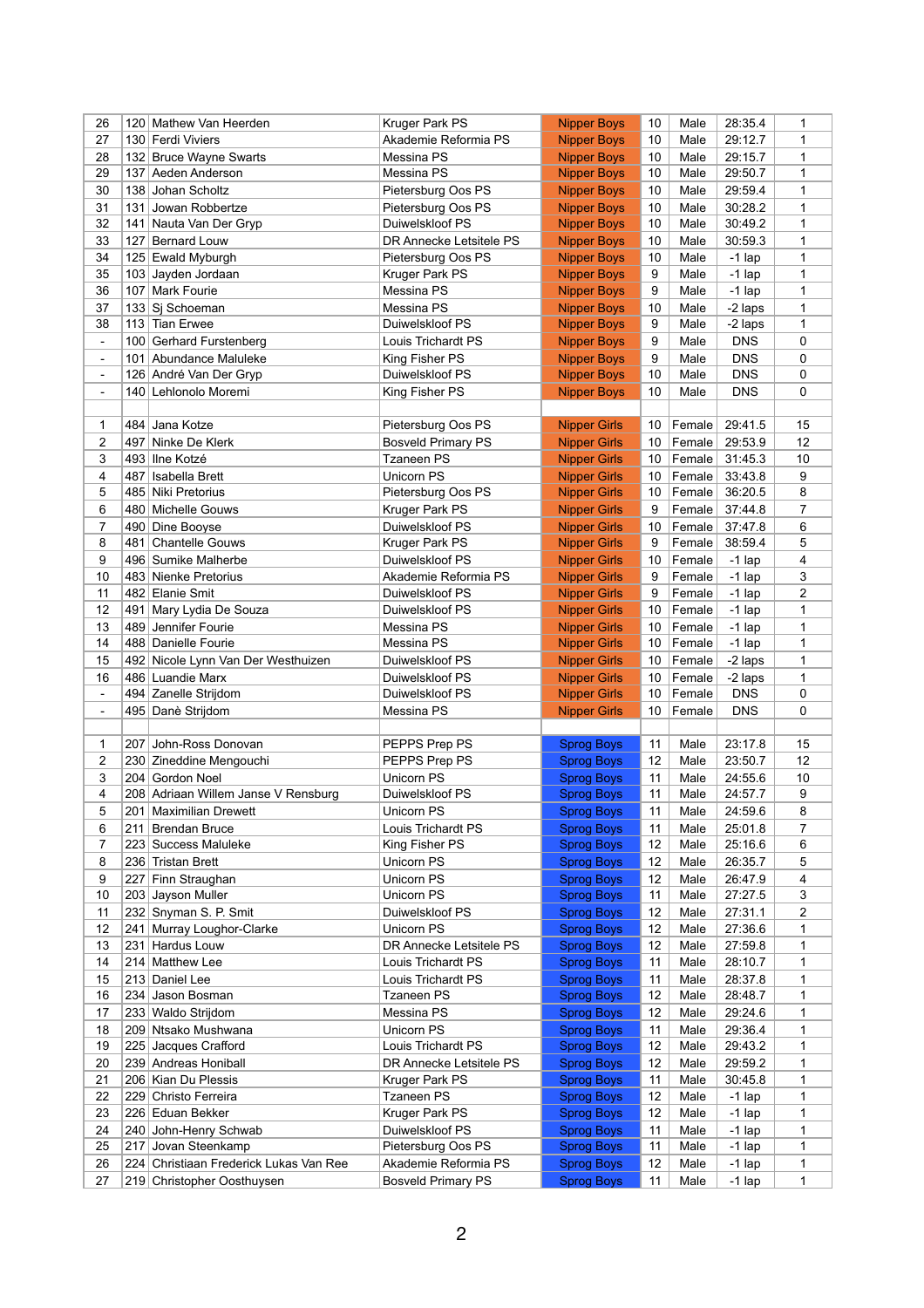| 28                  |     | 212 Amiel Robbertze                       | Pietersburg Oos PS               | <b>Sprog Boys</b>                        | 11       | Male             | $-1$ lap             | 1                       |
|---------------------|-----|-------------------------------------------|----------------------------------|------------------------------------------|----------|------------------|----------------------|-------------------------|
| 29                  |     | 228 Kamogelo Monyela                      | <b>Tzaneen PS</b>                | <b>Sprog Boys</b>                        | 12       | Male             | $-1$ lap             | 1                       |
| 30                  |     | 220 Julius Mussmann                       | Pietersburg Oos PS               | <b>Sprog Boys</b>                        | 11       | Male             | $-1$ lap             | $\mathbf{1}$            |
| 31                  |     | 238 Franco Le Grange                      | Duiwelskloof PS                  | <b>Sprog Boys</b>                        | 11       | Male             | $-1$ lap             | 1                       |
| 32                  |     | 216 Marko De Jonge                        | Duiwelskloof PS                  | <b>Sprog Boys</b>                        | 11       | Male             | $-1$ lap             | 1                       |
| 33                  | 200 | Johanno Van Tonder                        | Kruger Park PS                   | <b>Sprog Boys</b>                        | 11       | Male             | $-1$ lap             | 1                       |
| 34                  |     | 218 Stiaan Ja Malherbe                    | Duiwelskloof PS                  | <b>Sprog Boys</b>                        | 11       | Male             | -1 lap               | $\mathbf{1}$            |
| 35                  |     | 205 Joshua Welthagen                      | <b>Tzaneen PS</b>                | <b>Sprog Boys</b>                        | 11       | Male             | $-1$ lap             | $\mathbf{1}$            |
| 36                  | 221 | Khatu Ngobeni Ngobeni                     | King Fisher PS                   | <b>Sprog Boys</b>                        | 11       | Male             | -2 laps              | 1                       |
| $\blacksquare$      |     | 237 Thabang Moyela                        | King Fisher PS                   | <b>Sprog Boys</b>                        | 12       | Male             | <b>DNF</b>           | 0                       |
| $\blacksquare$      |     | 202 Kyle Vollgraaff                       | Homeschool PS                    | <b>Sprog Boys</b>                        | 11       | Male             | <b>DNS</b>           | 0                       |
| $\blacksquare$      |     | 210 Tristan Hudson                        | Kruger Park PS                   | <b>Sprog Boys</b>                        | 11       | Male             | <b>DNS</b>           | 0                       |
| $\blacksquare$      | 215 | Vaughn Scheepers                          | Pietersburg Oos PS               | <b>Sprog Boys</b>                        | 11       | Male             | <b>DNS</b>           | 0                       |
| $\blacksquare$      |     | 222 Clifton Classen                       | <b>Ellisras PS</b>               | <b>Sprog Boys</b>                        | 12       | Male             | <b>DNS</b>           | 0                       |
| $\blacksquare$      |     | 235 Albert Von Ronge                      | <b>Bosveld Primary PS</b>        | <b>Sprog Boys</b>                        | 12       | Male             | <b>DNS</b>           | 0                       |
|                     |     |                                           |                                  |                                          |          |                  |                      |                         |
| 1                   |     | 582 Carla Jansen Van Vuuren               | <b>Waterberg Academy PS</b>      | <b>Sprog Girls</b>                       | 12       | Female           | 26:00.0              | 15                      |
| 2                   |     | 586 Anke Rood                             | Duiwelskloof PS                  | <b>Sprog Girls</b>                       | 12       | Female           | 26:50.2              | 12                      |
| 3                   |     | 585 Tashanè Ehlers                        | Pietersburg Oos PS               | <b>Sprog Girls</b>                       | 12       | Female           | 28:39.1              | $10$                    |
| 4                   |     | 583 Eleen Furstenberg                     | Louis Trichardt PS               | <b>Sprog Girls</b>                       | 12       | Female           | 30:17.7              | 9                       |
| 5                   |     | 590 Shané Van Den Heever                  | <b>Tzaneen PS</b>                | <b>Sprog Girls</b>                       | 12       | Female           | 31:32.0              | 8                       |
|                     |     |                                           |                                  |                                          |          |                  |                      |                         |
| 6<br>$\overline{7}$ |     | 591 Geane Anderson<br>587 Catelyn De Beer | Messina PS<br>Louis Trichardt PS | <b>Sprog Girls</b><br><b>Sprog Girls</b> | 12<br>12 | Female<br>Female | $-1$ lap<br>$-1$ lap | 7<br>6                  |
|                     |     |                                           |                                  |                                          |          |                  |                      | 5                       |
| 8                   |     | 592 Ntakiso Ngobeni                       | King Fisher PS                   | <b>Sprog Girls</b>                       | 12       | Female           | $-1$ lap             |                         |
| 9                   |     | 589 Emmarentia De Souza                   | Duiwelskloof PS                  | <b>Sprog Girls</b>                       | 12       | Female           | $-1$ lap             | 4                       |
| 10                  | 581 | Kylie Wall                                | Duiwelskloof PS                  | <b>Sprog Girls</b>                       | 11       | Female           | -2 laps              | 3                       |
| 11                  |     | 580 Marie-Louise Le Roux                  | Kruger Park PS                   | <b>Sprog Girls</b>                       | 11       | Female           | -2 laps              | $\overline{\mathbf{c}}$ |
| 12                  |     | 588 Cailyn Ilze Helberg                   | Duiwelskloof PS                  | <b>Sprog Girls</b>                       | 12       | Female           | -2 laps              | 1                       |
| $\blacksquare$      |     | 584 Klara Pretorius                       | Unicorn PS                       | <b>Sprog Girls</b>                       | 12       | Female           | <b>DNS</b>           | 0                       |
|                     |     |                                           |                                  |                                          |          |                  |                      |                         |
| 7                   |     | 314 Josua Retief                          | Duiwelskloof PS                  | <b>Sub-Junior Boys</b>                   | 13       | Male             | 31:57.6              | 15                      |
| 11                  |     | 312 Willem J.S. Smit                      | Duiwelskloof PS                  | <b>Sub-Junior Boys</b>                   | 13       | Male             | 33:20.1              | 12                      |
| 14                  |     | 303 Willie Willemse                       | Pietersburg Oos PS               | <b>Sub-Junior Boys</b>                   | 13       | Male             | 33:55.1              | 10                      |
| 18                  |     | 304 Andani A Raphalalani                  | Ridgeway College PS              | <b>Sub-Junior Boys</b>                   | 13       | Male             | 35:55.3              | 9                       |
| 21                  | 307 | Theunis Hermanus Ruben Van Ree            | Akademie Reformia PS             | <b>Sub-Junior Boys</b>                   | 13       | Male             | 37:23.9              | 8                       |
| 26                  |     | 310 Jacques Du Preez                      | Louis Trichardt PS               | <b>Sub-Junior Boys</b>                   | l 13     | Male             | 41:06.8              | 7                       |
| 27                  | 311 | <b>Ruben Marias</b>                       | Pietersburg Oos PS               | <b>Sub-Junior Boys</b>                   | 13       | Male             | 41:24.8              | 6                       |
| 32                  |     | 309 Braam Swanepoel                       | Pietersburg Oos PS               | <b>Sub-Junior Boys</b>                   | 13       | Male             | 43:59.5              | 5                       |
| 33                  | 327 | Danyell Swanepoel                         | Kruger Park PS                   | <b>Sub-Junior Boys</b>                   | 14       | Male             | 45:02.1              | 4                       |
| 36                  |     | 313 Markus Theron                         | <b>Tzaneen PS</b>                | <b>Sub-Junior Boys</b>                   | 13       | Male             | 46:32.4              | 3                       |
| 37                  |     | 315 Duncan James                          | Duiwelskloof PS                  | <b>Sub-Junior Boys</b>                   | 13       | Male             | 49:33.3              | $\overline{2}$          |
| 38                  |     | 317 Emmanuel Matlala                      | Ellisras Laerskool PS            | <b>Sub-Junior Boys</b>                   | 13       | Male             | 50:01.7              | 1                       |
| 40                  |     | 305 Jaco Le Roux                          | Kruger Park PS                   | <b>Sub-Junior Boys</b>                   | 13       | Male             | 52:41.5              | 1                       |
| 43                  |     | 316 Nantus Du Preez                       | Duiwelskloof PS                  | <b>Sub-Junior Boys</b>                   | 13       | Male             | 54:47.7              | 1                       |
| 44                  |     | 302 Ruben Van Tonder                      | Kruger Park PS                   | <b>Sub-Junior Boys</b>                   | 13       | Male             | 59:12.1              | 1                       |
| 46                  |     | 300 Kian None                             | <b>Unicorn PS</b>                | <b>Sub-Junior Boys</b>                   | 13       | Male             | 1:17:38.0            | 1                       |
| 48                  |     | 319 Shaun Kubayi                          | King Fisher PS                   | <b>Sub-Junior Boys</b>                   | 13       | Male             | $-1$ lap             | 1                       |
| 50                  |     | 318 Keegan Mocke                          | Louis Trichardt PS               | <b>Sub-Junior Boys</b>                   | 13       | Male             | $-1$ lap             | 1                       |
| 51                  |     | 308 Thato Selepe                          | Ellisras Laerskool PS            | <b>Sub-Junior Boys</b>                   | 13       | Male             | $-1$ lap             | 1                       |
| $\blacksquare$      |     | 306 Nathan Van Heerden                    | Kruger Park PS                   | <b>Sub-Junior Boys</b>                   | 13       | Male             | <b>DNF</b>           | 0                       |
|                     |     |                                           |                                  |                                          |          |                  |                      |                         |
| 1                   |     | 322 Ruan Jansen Van Vuuren                | Hatfield Christian School HS     | <b>Sub-Junior Boys</b>                   | 14       | Male             | 26:26.2              | 15                      |
| 2                   |     | 329 Reinhard Jansen Van Vuuren            | PHS Pietersburg HS               | <b>Sub-Junior Boys</b>                   | 14       | Male             | 27:42.7              | 12                      |
| 3                   |     | 324 Wessel Furstenberg                    | PHS Pietersburg HS               | <b>Sub-Junior Boys</b>                   | 14       | Male             | 28:29.7              | 10                      |
| 4                   | 331 | <b>Tyrone Anders</b>                      | PHS Pietersburg HS               | <b>Sub-Junior Boys</b>                   | 14       | Male             | 29:38.9              | 9                       |
| 5                   | 337 | <b>Mike Scriven</b>                       | <b>Stanford Lake College HS</b>  | <b>Sub-Junior Boys</b>                   | 14       | Male             | 30:51.3              | 8                       |
| 6                   |     | 328 Charlden Nel                          | PHS Pietersburg HS               | <b>Sub-Junior Boys</b>                   | 14       | Male             | 31:54.0              | 7                       |
| 8                   | 321 | Herman Brummelkamp                        | Piet Potgieter HS                | <b>Sub-Junior Boys</b>                   | 14       | Male             | 32:06.7              | 6                       |
| 9                   |     | 334 Herman Veldman                        | Louis Trichardt HS               | <b>Sub-Junior Boys</b>                   | 14       | Male             | 32:49.7              | 5                       |
| 10                  | 341 | Angus Loughor-Clarke                      | Stanford Lake College HS         | <b>Sub-Junior Boys</b>                   | 14       | Male             | 33:09.6              | 4                       |
| 12                  | 347 | Johan Van Den Heever                      | Merensky HS                      | <b>Sub-Junior Boys</b>                   | 14       | Male             | 33:37.7              | 3                       |
| 13                  |     |                                           |                                  |                                          |          |                  |                      |                         |
|                     |     | 349 Steenkamp Drotskie                    | PHS Pietersburg HS               | <b>Sub-Junior Boys</b>                   | 14       | Male             | 33:52.9              | 2                       |
| 15                  |     | 343 Jaco-Hein Botes                       | <b>Ellisras HS</b>               | <b>Sub-Junior Boys</b>                   | 14       | Male             | 34:24.8              | 1                       |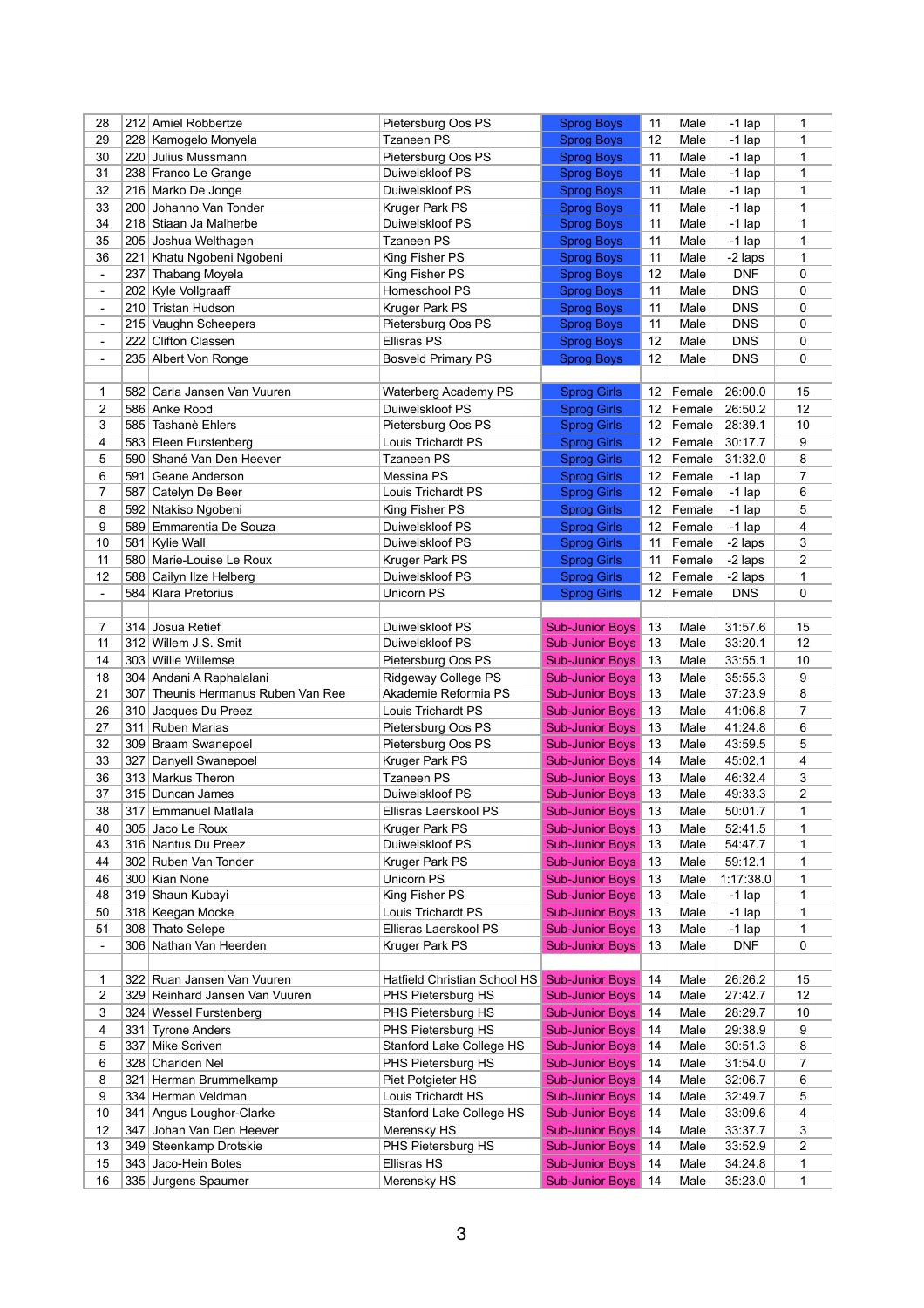| 17             |     | 326 Stephan Jansen Van Rensburg    | Merensky HS                         | <b>Sub-Junior Boys</b>  | 14              | Male   | 35:51.3          | 1              |
|----------------|-----|------------------------------------|-------------------------------------|-------------------------|-----------------|--------|------------------|----------------|
| 19             |     | 336 Bonno Kotze                    | Stanford Lake College HS            | <b>Sub-Junior Boys</b>  | 14              | Male   | 36:10.2          | 1              |
| 20             |     | 338 Stefan Hacker                  | Stanford Lake College HS            | <b>Sub-Junior Boys</b>  | 14              | Male   | 36:33.0          | 1              |
| 22             |     | 340 Farai Munyenyiwa               | Stanford Lake College HS            | <b>Sub-Junior Boys</b>  | 14              | Male   | 39:02.2          | 1              |
| 23             |     | 346 Marthinus Viviers              | Tom Naude HS                        | <b>Sub-Junior Boys</b>  | 14              | Male   | 40:07.9          | 1              |
| 24             |     | 352 Robbie De Klerk                | Ellisras HS                         | <b>Sub-Junior Boys</b>  | 14              | Male   | 40:12.1          | $\mathbf{1}$   |
| 25             |     | 301 Peet Botha                     | Ellisras HS                         | <b>Sub-Junior Boys</b>  | 13              | Male   | 40:19.0          | 1              |
| 28             |     | 348 Matthew Van Der Merwe          | Merensky HS                         | <b>Sub-Junior Boys</b>  | 14              | Male   | 41:59.7          | 1              |
| 29             |     | 333 Wulf Schwerdtfeger             | Louis Trichardt HS                  | <b>Sub-Junior Boys</b>  | 14              | Male   | 42:04.7          | 1              |
| 30             |     | 320 Marc Day                       | Stanford Lake College HS            | <b>Sub-Junior Boys</b>  | 13              | Male   | 42:08.4          | $\mathbf{1}$   |
| 31             |     | 323 Krause Botha                   | PHS Pietersburg HS                  | <b>Sub-Junior Boys</b>  | 14              | Male   | 43:49.6          | 1              |
| 34             |     | 345 Salmo Joshua Helberg           | Merensky HS                         | <b>Sub-Junior Boys</b>  | 14              | Male   | 45:03.9          | 1              |
| 35             |     | 339 Ethan Hitchins                 | <b>Stanford Lake College HS</b>     | <b>Sub-Junior Boys</b>  | 14              | Male   | 45:10.7          | $\mathbf{1}$   |
| 39             |     | 325 Stephanus Johannes Van Heerden | Piet Potgieter HS                   | <b>Sub-Junior Boys</b>  | l 14            | Male   | 50:40.4          | 1              |
| 41             |     | 332 Joshua Swart                   | Louis Trichardt HS                  | <b>Sub-Junior Boys</b>  | 14              | Male   | 54:33.1          | 1              |
| 42             | 351 | Alexander Fourie                   | Ridgeway College HS                 | <b>Sub-Junior Boys</b>  | 14              | Male   | 54:34.2          | 1              |
| 45             |     | 342 Kyle Allison                   | Stanford Lake College HS            | <b>Sub-Junior Boys</b>  | 14              | Male   | 1:15:21.0        | 1              |
| 47             | 330 | Jarred Watridge                    | PHS Pietersburg HS                  | <b>Sub-Junior Boys</b>  | 14              | Male   | $-1$ lap         | 1              |
| 49             | 344 | Jandre Stanz                       | Ellisras HS                         | <b>Sub-Junior Boys</b>  | 14              | Male   | $-1$ lap         | 1              |
|                |     |                                    |                                     |                         |                 |        | <b>DNS</b>       |                |
| $\blacksquare$ |     | 350 Dian Venter                    | PHS Pietersburg HS                  | <b>Sub-Junior Boys</b>  | 14              | Male   |                  | 0              |
|                |     |                                    |                                     |                         |                 |        |                  |                |
| 2              |     | 392 Lianke Fourie                  | Unicorn PS                          | <b>Sub-Junior Girls</b> | 13 <sup>°</sup> | Female | 38:39.0          | 15             |
| 6              | 371 | Yvonne Botha                       | Unicorn PS                          | <b>Sub-Junior Girls</b> | 13              | Female | 41:57.5          | 12             |
| 8              |     | 372 Jessica Taylor                 | Louis Trichardt PS                  | <b>Sub-Junior Girls</b> | 13              | Female | 45:26.4          | 10             |
| 9              |     | 373 Mieke Veldman                  | Louis Trichardt PS                  | <b>Sub-Junior Girls</b> | 13              | Female | 45:28.8          | 9              |
| 11             |     | 374 Nicola Van Rooyen              | Duiwelskloof PS                     | <b>Sub-Junior Girls</b> | 13              | Female | 46:24.9          | 8              |
| 16             |     | 375 Simoné De Villiers             | Pietersburg PLS PS                  | <b>Sub-Junior Girls</b> | 13              | Female | 57:23.9          | $\overline{7}$ |
| 22             |     | 390 Lesedi Mohabukhi               | King Fisher PS                      | <b>Sub-Junior Girls</b> | 14              | Female | $-1$ lap         | 6              |
| 23             |     | 376 Thembi Vundla                  | King Fisher PS                      | <b>Sub-Junior Girls</b> | 13              | Female | $-1$ lap         | 5              |
|                |     |                                    |                                     |                         |                 |        |                  |                |
| 1              |     | 370 Lilian Baber                   | Hatfield Christian School HS        | <b>Sub-Junior Girls</b> | 13              | Female | 29:52.3          | 15             |
| 3              | 377 | Janke Joubert                      | Merensky HS                         | <b>Sub-Junior Girls</b> | 14              | Female | 38:44.9          | 12             |
| 4              |     | 384   Isabella Drewett             | <b>Stanford Lake College HS</b>     | Sub-Junior Girls   14   |                 |        | Female   41:15.1 | 10             |
| 5              |     | 382 Michelle Steyn                 | Louis Trichardt HS                  | <b>Sub-Junior Girls</b> | 14              | Female | 41:39.0          | 9              |
| 7              |     | 380 Danelle Venter                 | Louis Trichardt HS                  | <b>Sub-Junior Girls</b> | 14              | Female | 45:04.6          | 8              |
| 10             | 387 | Rachel-Rose Thompson               | <b>Stanford Lake College HS</b>     | <b>Sub-Junior Girls</b> | 14              | Female | 46:12.6          | 7              |
| 12             |     | 378 Aicha Mengouchi                | PHS Pietersburg HS                  | <b>Sub-Junior Girls</b> | 14              | Female | 50:11.0          | 6              |
| 13             | 381 | Leani Nagel                        | Louis Trichardt HS                  | <b>Sub-Junior Girls</b> | 14              | Female | 52:32.0          | 5              |
| 14             |     | 383 Heidi Katzke                   | Stanford Lake College HS            | <b>Sub-Junior Girls</b> | 14              | Female | 53:02.3          | 4              |
| 15             |     | 393 Cara Prinsloo                  | <b>Stanford Lake College HS</b>     | <b>Sub-Junior Girls</b> | 14              | Female | 53:05.7          | 3              |
| 17             | 391 | Michaela Gosling                   | Stanford Lake College HS            | <b>Sub-Junior Girls</b> | 14              | Female | $-1$ lap         | $\overline{2}$ |
| 18             |     | 389 Angelique Cloete               | <b>Homeschool HS</b>                | <b>Sub-Junior Girls</b> | 14              | Female | $-1$ lap         | 0              |
| 19             |     | 388 Ayesha Dawood                  | Ridgeway College HS                 | <b>Sub-Junior Girls</b> | 14              | Female | $-1$ lap         | 1              |
| 20             | 379 | Carla Enslin                       | Louis Trichardt HS                  | <b>Sub-Junior Girls</b> | 14              | Female | $-1$ lap         | 1              |
| 21             |     | 385 Clara Werhahn                  | Stanford Lake College HS            | <b>Sub-Junior Girls</b> | 14              | Female | $-1$ lap         | 1              |
| $\blacksquare$ |     | 386 Zoe Burman                     | Stanford Lake College HS            | <b>Sub-Junior Girls</b> | 14              | Female | <b>DNS</b>       | 0              |
|                |     |                                    |                                     |                         |                 |        |                  |                |
| 1              |     | 401 Herman Fourie                  | Stanford Lake College HS            | <b>Youth Boys</b>       | 15              | Male   | 40:25.6          | 15             |
| 2              | 400 | Joshua Baber                       | <b>Hatfield Christian School HS</b> | <b>Youth Boys</b>       | 15              | Male   | 40:28.3          | 12             |
| 3              | 427 | Bevan Muller                       | Damelin College HS                  | <b>Youth Boys</b>       | 16              | Male   | 41:12.5          | 10             |
| 4              | 414 | Jarryd Gosling                     | Stanford Lake College HS            | <b>Youth Boys</b>       | 15              | Male   | 41:14.9          | 9              |
| 5              | 438 | <b>Calvin Lee</b>                  | Louis Trichardt HS                  | <b>Youth Boys</b>       | 16              | Male   | 42:29.3          | 8              |
| 6              |     | 433 Rohan Cronje                   | Louis Trichardt HS                  | <b>Youth Boys</b>       | 16              | Male   | 43:07.8          | 7              |
| 7              |     | 424 Gunther Katzke                 | Merensky HS                         | <b>Youth Boys</b>       | 15              | Male   | 43:22.3          | 6              |
| 8              |     | 420 Livingstone Banda              | <b>Waterberg Academy HS</b>         | <b>Youth Boys</b>       | 15              | Male   | 43:38.3          | 5              |
| 9              |     | 405 Björn Nel                      | PHS Pietersburg HS                  | <b>Youth Boys</b>       | 15              | Male   | 45:08.6          | 4              |
| 10             |     | 434 De Wet Du Toit                 | Louis Trichardt HS                  | <b>Youth Boys</b>       | 16              | Male   | 45:34.2          | 3              |
| 11             |     | 412 Reuben Middeton                | Stanford Lake College HS            | <b>Youth Boys</b>       | 15              | Male   | 46:06.0          | 2              |
| 12             |     | 443 Aj Burger                      | Tom Naude HS                        | <b>Youth Boys</b>       | 16              | Male   | 46:09.4          | 1              |
| 13             |     | 435 Bernardus De Villiers          | PHS Pietersburg HS                  | <b>Youth Boys</b>       | 16              | Male   | 46:53.2          | 1              |
| 14             |     | 403 John Robert Honiball           | Merensky HS                         | <b>Youth Boys</b>       | 15              | Male   | 47:24.7          | 1              |
| 15             | 431 | Rofhiwa Kutama                     | Ridgeway College HS                 | <b>Youth Boys</b>       | 16              | Male   | 48:32.9          | 1              |
| 16             |     | 418 Janco Von Ronge                | Ellisras HS                         | <b>Youth Boys</b>       | 15              | Male   | 49:37.6          | 1              |
|                |     |                                    |                                     |                         |                 |        |                  |                |
| 17             |     | 444 Nelius Grieshaber              | Ellisras HS                         | <b>Youth Boys</b>       | 16              | Male   | 50:58.2          | 1              |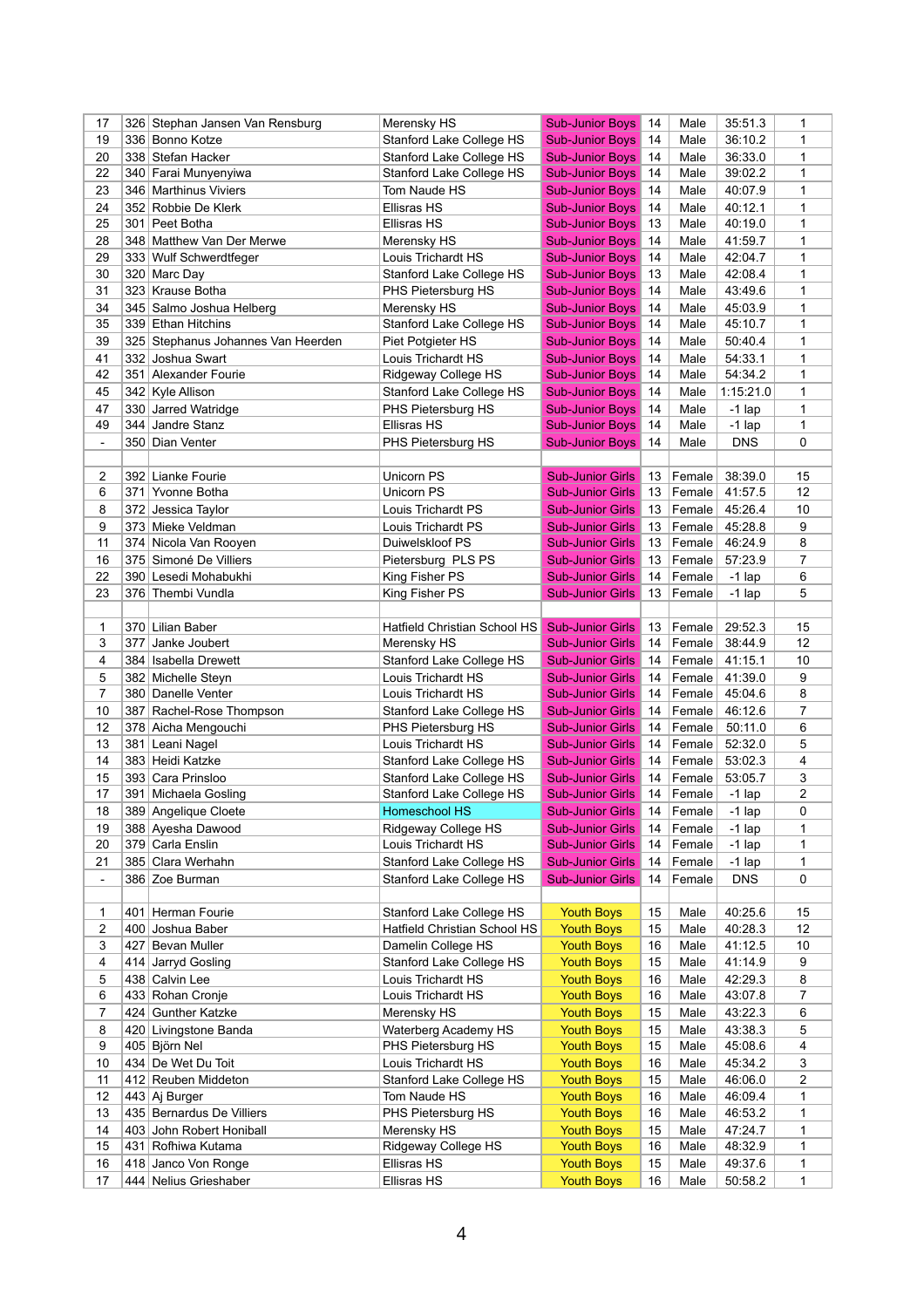| 18             | 442 | <b>Matthew Taylor</b>              | Merensky HS                     | <b>Youth Boys</b>  | 16 | Male   | 51:01.7          | 1              |
|----------------|-----|------------------------------------|---------------------------------|--------------------|----|--------|------------------|----------------|
| 19             | 409 | Eugene Tlou                        | Louis Trichardt HS              | <b>Youth Boys</b>  | 15 | Male   | 51:23.9          | 1              |
| 20             |     | 404 Ethan Erasmus                  | PHS Pietersburg HS              | <b>Youth Boys</b>  | 15 | Male   | 51:26.2          | 1              |
| 21             |     | 413 Riley Filen                    | <b>Stanford Lake College HS</b> | <b>Youth Boys</b>  | 15 | Male   | 52:14.3          | 1              |
| 22             | 410 | Trevor De Beer                     | Merensky HS                     | <b>Youth Boys</b>  | 15 | Male   | 52:23.6          | 1              |
| 23             | 440 | Zacheus Molokela                   | <b>Tielelo HS</b>               | <b>Youth Boys</b>  | 16 | Male   | 52:24.5          | 1              |
| 24             |     | 436 Brandon Brandt                 | Louis Trichardt HS              | <b>Youth Boys</b>  | 16 | Male   | 52:39.7          | 1              |
| 25             | 447 | Owen Venter                        | Stanford Lake College HS        | <b>Youth Boys</b>  | 16 | Male   | 52:42.3          | 1              |
| 26             | 437 | David Pullinger                    | <b>Stanford Lake College HS</b> | <b>Youth Boys</b>  | 16 | Male   | 53:06.0          | 1              |
| 27             |     | 429 Pieter Pretorius               |                                 | <b>Youth Boys</b>  | 16 | Male   | 54:29.0          | 1              |
|                |     |                                    | Piet Potgieter HS               |                    |    |        |                  |                |
| 28             |     | 406 Brandon Kruger                 | Louis Trichardt HS              | <b>Youth Boys</b>  | 15 | Male   | 54:58.4          | 1              |
| 29             | 415 | Dewald Kampman                     | Merensky HS                     | <b>Youth Boys</b>  | 15 | Male   | 55:27.2          | 1              |
| 30             | 432 | Te-Wan Naude                       | Louis Trichardt HS              | <b>Youth Boys</b>  | 16 | Male   | 55:43.0          | 1              |
| 31             |     | 439 Blessing Mavhungu              | Louis Trichardt HS              | <b>Youth Boys</b>  | 16 | Male   | 56:33.4          | 1              |
| 32             |     | 408 Jordan Mocke                   | Louis Trichardt HS              | <b>Youth Boys</b>  | 15 | Male   | 59:36.4          | 1              |
| 33             |     | 430 Wj (Wynand Johannes) Swanepoel | Piet Potgieter HS               | <b>Youth Boys</b>  | 16 | Male   | 1:01:02.1        | 1              |
| 34             | 441 | Tenyeko Tim Magwai                 | <b>Tielelo HS</b>               | <b>Youth Boys</b>  | 16 | Male   | 1:01:22.0        | 1              |
| 35             | 425 | Owen Faber                         | PHS Pietersburg HS              | <b>Youth Boys</b>  | 15 | Male   | 1:04:04.1        | 1              |
| 36             | 449 | <b>Warick Melville</b>             | Stanford Lake College HS        | <b>Youth Boys</b>  | 15 | Male   | $-1$ lap         | 1              |
| 37             | 407 | Dauglas Piorek                     | Louis Trichardt HS              | <b>Youth Boys</b>  | 15 | Male   | $-1$ lap         | 1              |
| 38             | 445 | Jacques De Klerk                   | PHS Pietersburg HS              | <b>Youth Boys</b>  | 16 | Male   | $-1$ lap         | 1              |
| 39             | 419 | Jean Pierre Spies                  | Piet Potgieter HS               | <b>Youth Boys</b>  | 15 | Male   | $-1$ lap         | 1              |
| 40             | 411 | Aidan Mckenzie                     | <b>Stanford Lake College HS</b> | <b>Youth Boys</b>  | 15 | Male   | $-1$ lap         | 1              |
| 41             |     | 416 Ronan Theron                   | Merensky HS                     | <b>Youth Boys</b>  | 15 | Male   | -2 laps          | 1              |
|                |     |                                    |                                 |                    |    |        |                  |                |
| 42             | 450 | Dawie Grobbelaar                   | Merensky HS                     | <b>Youth Boys</b>  | 15 | Male   | -2 laps          | 1              |
| 43             |     | 446 Mark Pratt                     | Stanford Lake College HS        | <b>Youth Boys</b>  | 16 | Male   | -2 laps          | 1              |
| $\blacksquare$ | 422 | Kade Michael Thompson              | <b>Stanford Lake College HS</b> | <b>Youth Boys</b>  | 15 | Male   | <b>DNF</b>       | 0              |
| $\blacksquare$ | 421 | Ruan Badenhorst                    | PHS Pietersburg HS              | <b>Youth Boys</b>  | 15 | Male   | <b>DNF</b>       | 0              |
| $\blacksquare$ | 402 | Jacques Van Bommel                 | Piet Potgieter HS               | <b>Youth Boys</b>  | 15 | Male   | <b>DNS</b>       | 0              |
| $\blacksquare$ | 417 | <b>Aldrich Hugo</b>                | Merensky HS                     | <b>Youth Boys</b>  | 15 | Male   | <b>DNS</b>       | 0              |
| $\blacksquare$ | 423 | Schalk Jansen Van Rensburg         | Tom Naude HS                    | <b>Youth Boys</b>  | 15 | Male   | <b>DNS</b>       | $\pmb{0}$      |
| $\blacksquare$ |     | 426 Rhain Skordi                   | Stanford Lake College HS        | <b>Youth Boys</b>  | 15 | Male   | <b>DNS</b>       | $\pmb{0}$      |
|                |     | 428 Arno Smit                      | Piet Potgieter HS               | <b>Youth Boys</b>  | 16 | Male   | <b>DNS</b>       | $\mathbf 0$    |
|                |     | 448   Marthinus Maritz             | Stanford Lake College HS        | <b>Youth Boys</b>  | 16 | Male   | <b>DNS</b>       | 0              |
|                |     |                                    |                                 |                    |    |        |                  |                |
| 1              |     | 469 Jennavieve Truter              | Louis Trichardt HS              | <b>Youth Girls</b> | 16 | Female | 51:59.0          | 15             |
| 2              |     | 460 Jani Jordaan                   | King Fisher HS                  | <b>Youth Girls</b> | 15 | Female | 53:32.1          | 12             |
| 3              |     | 462 Eliz-Mari Pretorius            | Louis Trichardt HS              | <b>Youth Girls</b> | 15 | Female | 55:35.5          | 10             |
| 4              |     | 476 Lia Revelas                    | Stanford Lake College HS        | <b>Youth Girls</b> | 16 | Male   | 1:01:46.2        | 9              |
| 5              | 461 | Amilia Goosen                      | PHS Pietersburg HS              | <b>Youth Girls</b> | 15 |        | Female 1:02:12.2 | 8              |
| 6              |     | 464 Annalene Rood                  |                                 |                    | 15 |        | Female 1:03:57.8 | $\overline{7}$ |
|                |     |                                    | Merensky HS                     | <b>Youth Girls</b> |    |        |                  |                |
| 7              |     | 467 Karisma Landman                | PHS Pietersburg HS              | <b>Youth Girls</b> | 16 |        | Female 1:10:49.7 | 6              |
| 8              |     | 468 Dominique Nel                  | <b>Louis Trichardt HS</b>       | <b>Youth Girls</b> | 16 |        | Female 1:15:37.0 | 5              |
| 9              |     | 459 Jodi Spaumer                   | Merensky HS                     | <b>Youth Girls</b> | 16 |        | Female 1:15:43.8 | 4              |
| 10             |     | 463 Dipuo Salome Molemisi          | <b>Tielelo HS</b>               | <b>Youth Girls</b> | 15 |        | Female 1:20:57.1 | 3              |
| 11             |     | 470 Lebogani Precious Moatshe      | <b>Tielelo HS</b>               | <b>Youth Girls</b> | 16 | Female | $-1$ lap         | 2              |
| 12             |     | 466 Julia Prins                    | PHS Pietersburg HS              | <b>Youth Girls</b> | 15 | Female | $-1$ lap         | 1              |
| 13             |     | 472 Desia Monene                   | <b>Tielelo HS</b>               | <b>Youth Girls</b> | 16 | Female | $-1$ lap         | 1              |
| 14             |     | 473 Dembe Ramuhuyu                 | Louis Trichardt HS              | <b>Youth Girls</b> | 16 | Female | $-1$ lap         | 1              |
| 15             | 471 | Refilwe Emely Molemoge             | <b>Tielelo HS</b>               | <b>Youth Girls</b> | 16 | Female | -2 laps          | 1              |
| $\blacksquare$ |     | 465 Masechaba Madonsela            | Stanford Lake College HS        | <b>Youth Girls</b> | 15 | Female | <b>DNS</b>       | 0              |
| $\blacksquare$ |     | 474 Hannah Rosendorff              | <b>Stanford Lake College HS</b> | <b>Youth Girls</b> | 16 | Female | <b>DNS</b>       | $\pmb{0}$      |
| $\blacksquare$ |     | 475 Danica Altenroxel              | Stanford Lake College HS        | <b>Youth Girls</b> | 16 | Female | <b>DNS</b>       | 0              |
| $\blacksquare$ |     | 477 Courtney Penrose               | <b>Stanford Lake College HS</b> | <b>Youth Girls</b> | 16 | Female | <b>DNS</b>       | 0              |
|                |     |                                    |                                 |                    |    |        |                  |                |
| 1              |     | 525 Richard Lambert                | Louis Trichardt HS              | <b>Junior Boys</b> | 18 | Male   | 53:17.3          | 15             |
|                |     |                                    |                                 |                    |    |        |                  |                |
| 2              |     | 501 Benjamin Baber                 | Hatfield Christian School HS    | <b>Junior Boys</b> | 17 | Male   | 53:20.6          | 12             |
| 3              | 521 | Sheldon Muller                     | Merensky HS                     | <b>Junior Boys</b> | 18 | Male   | 56:13.2          | 10             |
| 4              | 517 | Casper Venter                      | Stanford Lake College HS        | <b>Junior Boys</b> | 17 | Male   | 58:32.1          | 9              |
| 5              |     | 502 Menno Glas                     | <b>Ellisras HS</b>              | <b>Junior Boys</b> | 17 | Male   | 58:54.8          | 8              |
| 6              |     | 528 Ditau Mandobe                  | Louis Trichardt HS              | <b>Junior Boys</b> | 18 | Male   | 59:50.7          | $\overline{7}$ |
| 7              |     | 509 Franko Marais                  | PHS Pietersburg HS              | <b>Junior Boys</b> | 17 | Male   | 1:02:32.3        | 6              |
| 8              |     | 503 Alexander Winston Higgo        | Ellisras HS                     | <b>Junior Boys</b> | 17 | Male   | 1:04:06.2        | 5              |
| 9              |     | 524 Turner De Swardt               | Louis Trichardt HS              | <b>Junior Boys</b> | 18 | Male   | 1:04:16.9        | 4              |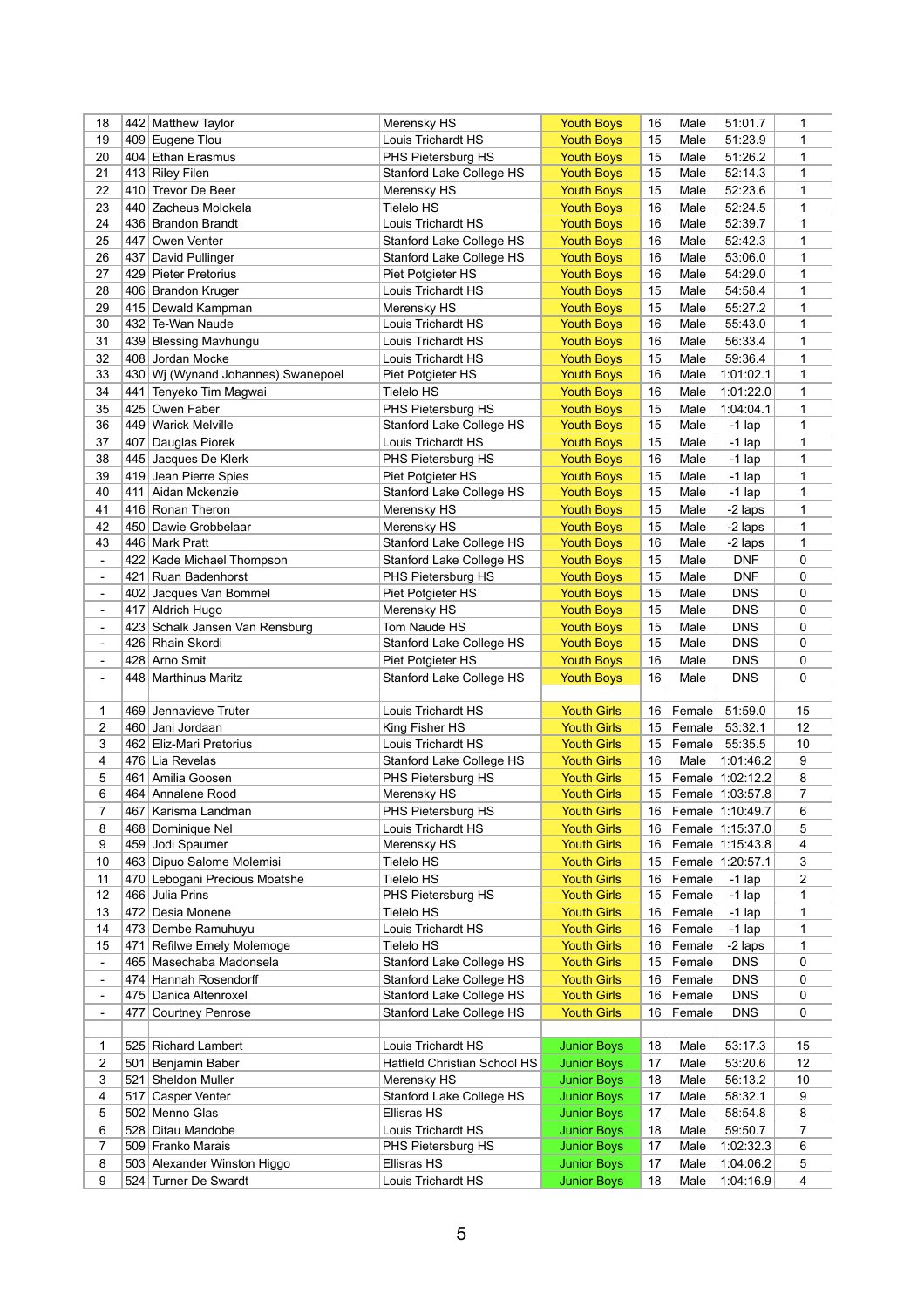| 10             |     | 508 Jean Roan Le Roux              | Louis Trichardt HS              | <b>Junior Boys</b>  | 17 | Male   | 1:05:03.9  | 3              |
|----------------|-----|------------------------------------|---------------------------------|---------------------|----|--------|------------|----------------|
| 11             |     | 500 David Mureri                   | Ridgeway College HS             | <b>Junior Boys</b>  | 17 | Male   | 1:08:46.4  | $\overline{c}$ |
| 12             | 507 | <b>Richard Schwerdtfeger</b>       | Louis Trichardt HS              | <b>Junior Boys</b>  | 17 | Male   | 1:08:52.8  | 1              |
| 13             |     | 530 Christiaan Theunissen          | PHS Pietersburg HS              | <b>Junior Boys</b>  | 18 | Male   | 1:09:09.0  | 1              |
| 14             |     | 518 Juan Botha                     | <b>Stanford Lake College HS</b> | <b>Junior Boys</b>  | 17 | Male   | 1:09:14.0  | 1              |
| 15             |     | 514 France Kabelo Motshegoa        | <b>Tielelo HS</b>               | <b>Junior Boys</b>  | 17 | Male   | 1:12:34.5  | 1              |
| 16             |     | 512 Mulanga Mamphiswana            | Louis Trichardt HS              | <b>Junior Boys</b>  | 17 | Male   | 1:13:48.2  | 1              |
| 17             | 513 | Jan Brasekgwari Mfati              | <b>Tielelo HS</b>               | <b>Junior Boys</b>  | 17 | Male   | $-1$ lap   | 1              |
| 18             | 520 | <b>Eldric Lucas Bekker</b>         | Hans Strydom                    | <b>Junior Boys</b>  | 17 | Male   | $-1$ lap   | 1              |
| 19             |     | 529 Sydney Lawerence               | Tom Naude HS                    | <b>Junior Boys</b>  | 18 | Male   | $-1$ lap   | 1              |
| 20             |     | 522 Kyle Jansen Van Rensburg       | Merensky HS                     | <b>Junior Boys</b>  | 18 | Male   | $-1$ lap   | 1              |
| 21             |     | 526 Blessing Obakeng               | <b>Ellisras HS</b>              | <b>Junior Boys</b>  | 18 | Male   | $-1$ lap   | 1              |
| 22             |     | 506 Bernardt Futcher               | Louis Trichardt HS              | <b>Junior Boys</b>  | 17 | Male   | $-1$ lap   | 1              |
| 23             | 511 | Jurgens Nel                        | PHS Pietersburg HS              | <b>Junior Boys</b>  | 17 | Male   | $-1$ lap   | 1              |
| 24             |     | 519 Cameron Truesdale              | <b>Stanford Lake College HS</b> | <b>Junior Boys</b>  | 17 | Male   | -2 laps    | 1              |
| 25             |     | 510 Chris Van Der Walt             | PHS Pietersburg HS              | <b>Junior Boys</b>  | 17 | Male   | -2 laps    | 1              |
| 26             |     | 515 Xihlamariso Nigros Mawela      | <b>Tielelo HS</b>               | <b>Junior Boys</b>  | 17 | Male   | -2 laps    | 1              |
| 27             | 505 | <b>Reghardt Steyn</b>              | Louis Trichardt HS              | <b>Junior Boys</b>  | 17 | Male   | -2 laps    | 1              |
| 28             | 523 | Shanon Pinn                        | Tom Naude HS                    | <b>Junior Boys</b>  | 18 | Male   | -2 laps    | 1              |
| $\blacksquare$ |     | 504 Armand Cronje                  | Merensky HS                     | <b>Junior Boys</b>  | 17 | Male   | <b>DNS</b> | 0              |
| $\frac{1}{2}$  |     | 516 Goodenough Mosima              | <b>Tielelo HS</b>               | <b>Junior Boys</b>  | 17 | Male   | <b>DNS</b> | $\mathbf 0$    |
|                |     |                                    |                                 |                     |    |        |            |                |
| 1              |     | 561 Anna Elisa Gutierrez Hernandez | <b>Stanford Lake College HS</b> | <b>Junior Girls</b> | 17 | Female | 45:17.4    | 15             |
| $\overline{2}$ |     | 560 Christelle Coetzer             | <b>Louis Trichardt HS</b>       | <b>Junior Girls</b> | 17 | Female | 48:03.8    | 12             |
| 3              | 567 | Lara Dando                         | <b>Stanford Lake College HS</b> | <b>Junior Girls</b> | 17 | Female | 49:24.9    | 10             |
| 4              |     | 566 Karla Van Zyl                  | Louis Trichardt HS              | <b>Junior Girls</b> | 17 | Female | 51:32.9    | 9              |
| 5              |     | 563 Kayla Crause                   | PHS Pietersburg HS              | <b>Junior Girls</b> | 17 | Female | 1:10:52.2  | 8              |
| $\,6$          |     | 569 Nicole Prins                   | PHS Pietersburg HS              | <b>Junior Girls</b> | 17 | Female | $-1$ lap   | $\overline{7}$ |
| $\overline{7}$ | 564 | Zoe Lubbe                          | Louis Trichardt HS              | <b>Junior Girls</b> | 17 | Female | $-1$ lap   | 6              |
| 8              | 565 | Sune Beukes                        | Louis Trichardt HS              | <b>Junior Girls</b> | 17 | Female | $-1$ lap   | 5              |
| 9              |     | 568 Helene Werhahn                 | <b>Stanford Lake College HS</b> | <b>Junior Girls</b> | 17 | Female | $-1$ lap   | 4              |
| 10             |     | 562 Nicole Van Bommel              | Piet Potgieter HS               | <b>Junior Girls</b> | 17 | Female | $-1$ lap   | 3              |
| $\blacksquare$ |     | 570 Henja Glas                     | <b>Ellisras HS</b>              | <b>Junior Girls</b> | 18 | Female | <b>DNS</b> | 0              |
|                |     |                                    |                                 |                     |    |        |            |                |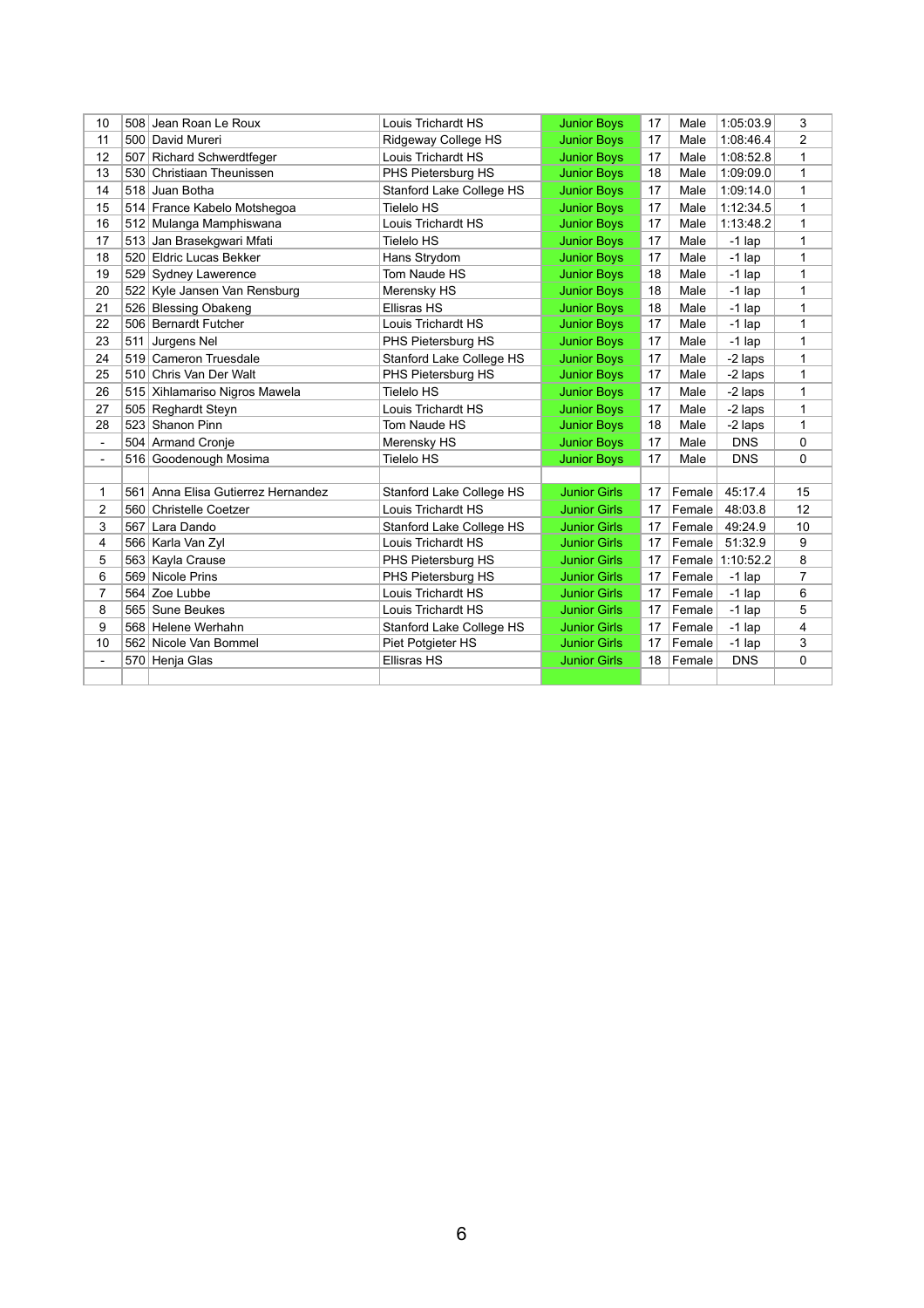| Place          | <b>Bib</b> | Name                                | Team name                 | Category                |                 | Age Gender | Time       | Points         |
|----------------|------------|-------------------------------------|---------------------------|-------------------------|-----------------|------------|------------|----------------|
| 21             | 307        | Theunis Hermanus Ruben Van Ree      | Akademie Reformia PS      | <b>Sub-Junior Boys</b>  | 13              | Male       | 37:23.9    | 8              |
| 9              | 13         | Ivan Labuschagne                    | Akademie Reformia PS      | <b>Sub-Nipper Boys</b>  | 8               | Male       | 33:09.2    | 4              |
| 10             | 6          | <b>Altus Willemse</b>               | Akademie Reformia PS      | <b>Sub-Nipper Boys</b>  | 7               | Male       | 33:46.2    | 3              |
| 10             |            | 483 Nienke Pretorius                | Akademie Reformia PS      | <b>Nipper Girls</b>     | 9               | Female     | $-1$ lap   | 3              |
| 26             | 224        | Christiaan Frederick Lukas Van Ree  | Akademie Reformia PS      | <b>Sprog Boys</b>       | 12              | Male       | $-1$ lap   | 1              |
| 27             |            | 130 Ferdi Viviers                   | Akademie Reformia PS      | <b>Nipper Boys</b>      | 10              | Male       | 29:12.7    | 1              |
|                | 2          | <b>Aleck Willemse</b>               |                           |                         |                 |            | <b>DNS</b> | 0              |
| $\blacksquare$ |            |                                     | Akademie Reformia PS      | <b>Sub-Nipper Boys</b>  | 6               | Male       |            |                |
|                |            |                                     |                           |                         |                 |            |            | 20             |
|                |            |                                     |                           |                         |                 |            |            |                |
| 2              | 497        | Ninke De Klerk                      | <b>Bosveld Primary PS</b> | <b>Nipper Girls</b>     | 10              | Female     | 29:53.9    | 12             |
| 4              | 24         | Daniel De Klerk                     | <b>Bosveld Primary PS</b> | <b>Sub-Nipper Boys</b>  | 8               | Male       | 24:32.4    | 9              |
| 27             |            | 219 CHRISTOPHER OOSTHUYSEN          | <b>Bosveld Primary PS</b> | <b>Sprog Boys</b>       | 11              | Male       | $-1$ lap   | 1              |
| $\blacksquare$ |            | 235 Albert Von Ronge                | <b>Bosveld Primary PS</b> | <b>Sprog Boys</b>       | 12              | Male       | <b>DNS</b> | 0              |
|                |            |                                     |                           |                         |                 |            |            | 22             |
|                |            |                                     |                           |                         |                 |            |            |                |
| 3              | 427        | Bevan Muller                        | Damelin College HS        | <b>Youth Boys</b>       | 16              | Male       | 41:12.5    | 10             |
|                |            |                                     |                           |                         |                 |            |            | 10             |
|                |            |                                     |                           |                         |                 |            |            |                |
|                |            |                                     |                           |                         |                 |            |            |                |
| 13             | 231        | Hardus Louw                         | DR Annecke Letsitele PS   | <b>Sprog Boys</b>       | 12              | Male       | 27:59.8    | 1              |
| 20             |            | 239 Andreas Honiball                | DR Annecke Letsitele PS   | <b>Sprog Boys</b>       | 12              | Male       | 29:59.2    | 1              |
| 33             | 127        | <b>Bernard Louw</b>                 | DR Annecke Letsitele PS   | <b>Nipper Boys</b>      | 10 <sup>°</sup> | Male       | 30:59.3    | 1              |
|                |            |                                     |                           |                         |                 |            |            | 3              |
|                |            |                                     |                           |                         |                 |            |            |                |
| 7              |            | 314 Josua Retief                    | Duiwelskloof PS           | <b>Sub-Junior Boys</b>  | 13              | Male       | 31:57.6    | 15             |
| $\overline{c}$ |            | 586 Anke Rood                       | Duiwelskloof PS           | <b>Sprog Girls</b>      | 12              | Female     | 26:50.2    | 12             |
| 11             | 312        | Willem J.S. Smit                    | Duiwelskloof PS           | <b>Sub-Junior Boys</b>  | 13              | Male       | 33:20.1    | 12             |
| 4              |            | 208 Adriaan Willem Janse V Rensburg | Duiwelskloof PS           | <b>Sprog Boys</b>       | 11              | Male       | 24:57.7    | 9              |
| 11             | 374        | Nicola Van Rooyen                   | Duiwelskloof PS           | <b>Sub-Junior Girls</b> | 13              | Female     | 46:24.9    | 8              |
| $\overline{7}$ |            | 490 Dine Booyse                     | Duiwelskloof PS           | <b>Nipper Girls</b>     | 10              | Female     | 37:47.8    | 6              |
|                |            | 496 Sumike Malherbe                 |                           |                         |                 |            |            |                |
| 9              |            |                                     | Duiwelskloof PS           | <b>Nipper Girls</b>     | 10              | Female     | $-1$ lap   | 4              |
| 9              |            | 589 Emmarentia De Souza             | Duiwelskloof PS           | <b>Sprog Girls</b>      | 12 <sup>°</sup> | Female     | $-1$ lap   | 4              |
| 10             |            | 581 Kylie Wall                      | Duiwelskloof PS           | <b>Sprog Girls</b>      | 11              | Female     | -2 laps    | 3              |
| 11             |            | 482 Elanie Smit                     | Duiwelskloof PS           | <b>Nipper Girls</b>     | 9               | Female     | $-1$ lap   | 2              |
| 11             |            | 232 Snyman S. P. Smit               | Duiwelskloof PS           | <b>Sprog Boys</b>       | 12              | Male       | 27:31.1    | $\overline{2}$ |
| 37             |            | 315 Duncan James                    | Duiwelskloof PS           | <b>Sub-Junior Boys</b>  | 13              | Male       | 49:33.3    | 2              |
| 12             | 491        | Mary Lydia De Souza                 | Duiwelskloof PS           | <b>Nipper Girls</b>     | 10 <sup>°</sup> | Female     | $-1$ lap   | 1              |
| 12             |            | 588 Cailyn Ilze Helberg             | Duiwelskloof PS           | <b>Sprog Girls</b>      | 12              | Female     | -2 laps    | 1              |
| 15             | 1          | Marko Liebenberg                    | Duiwelskloof PS           | <b>Sub-Nipper Boys</b>  | 6               | Male       | 34:49.5    | 1              |
| 15             |            | 492 Nicole Lynn Van Der Westhuizen  | Duiwelskloof PS           | <b>Nipper Girls</b>     | 10              | Female     | -2 laps    | 1              |
| 16             |            | 486 LUANDIE MARX                    | Duiwelskloof PS           | <b>Nipper Girls</b>     | 10              | Female     | -2 laps    | 1              |
| 18             | 17         | Louis De Souza                      | Duiwelskloof PS           | <b>Sub-Nipper Boys</b>  | 8               | Male       | $-1$ lap   | 1              |
| 18             |            | 106 Devan Liebenberg                | Duiwelskloof PS           | <b>Nipper Boys</b>      | 9               | Male       | 27:27.6    | 1              |
| 19             | 10         | Louis Van Der Gryp                  | Duiwelskloof PS           | <b>Sub-Nipper Boys</b>  | 8               | Male       | $-1$ lap   | 1              |
| 20             | 26         | Andre Van Der Gryp                  | Duiwelskloof PS           | <b>Sub-Nipper Boys</b>  | 7               | Male       | $-1$ lap   | 1              |
| 22             |            | 135 DJ Wasserman                    | Duiwelskloof PS           | <b>Nipper Boys</b>      | 10              | Male       | 28:07.1    | 1              |
| 24             |            | 240 John-Henry Schwab               | Duiwelskloof PS           | <b>Sprog Boys</b>       | 11              | Male       | $-1$ lap   | 1              |
| 31             |            | 238 Franco Le Grange                | Duiwelskloof PS           | <b>Sprog Boys</b>       | 11              | Male       | $-1$ lap   | $\mathbf 1$    |
|                |            |                                     |                           |                         |                 |            |            |                |
| 32             | 141        | Nauta Van Der Gryp                  | Duiwelskloof PS           | <b>Nipper Boys</b>      | 10              | Male       | 30:49.2    | 1              |
| 32             |            | 216 Marko De Jonge                  | Duiwelskloof PS           | <b>Sprog Boys</b>       | 11              | Male       | $-1$ lap   | 1              |
| 34             |            | 218 Stiaan JA Malherbe              | Duiwelskloof PS           | <b>Sprog Boys</b>       | 11              | Male       | $-1$ lap   | 1              |
| 38             | 113        | <b>Tian Erwee</b>                   | Duiwelskloof PS           | <b>Nipper Boys</b>      | 9               | Male       | -2 laps    | 1              |
| 43             |            | 316 Nantus Du Preez                 | Duiwelskloof PS           | <b>Sub-Junior Boys</b>  | 13              | Male       | 54:47.7    | 1              |
| $\blacksquare$ | 18         | Jurie Strijdom                      | Duiwelskloof PS           | <b>Sub-Nipper Boys</b>  | 8               | Male       | <b>DNS</b> | 0              |
| $\blacksquare$ |            | 126 André Van Der Gryp              | Duiwelskloof PS           | <b>Nipper Boys</b>      | 10              | Male       | <b>DNS</b> | 0              |
| $\blacksquare$ |            | 494 Zanelle Strijdom                | Duiwelskloof PS           | <b>Nipper Girls</b>     | 10              | Female     | <b>DNS</b> | 0              |
|                |            |                                     |                           |                         |                 |            |            | 96             |
|                |            |                                     |                           |                         |                 |            |            |                |
| 5              |            | 502 Menno Glas                      | <b>Ellisras HS</b>        | <b>Junior Boys</b>      | 17              | Male       | 58:54.8    | 8              |
| 8              |            | 503 Alexander Winston Higgo         | <b>Ellisras HS</b>        | <b>Junior Boys</b>      | 17              | Male       | 1:04:06.2  | 5              |
| 15             |            | 343 Jaco-Hein Botes                 | <b>Ellisras HS</b>        | <b>Sub-Junior Boys</b>  | 14              | Male       | 34:24.8    | 1              |
| 16             |            | 418 Janco Von Ronge                 | <b>Ellisras HS</b>        | <b>Youth Boys</b>       | 15              | Male       | 49:37.6    | 1              |
| 17             |            | 444 Nelius Grieshaber               | <b>Ellisras HS</b>        | <b>Youth Boys</b>       | 16              | Male       | 50:58.2    | 1              |
|                |            |                                     |                           |                         |                 |            |            |                |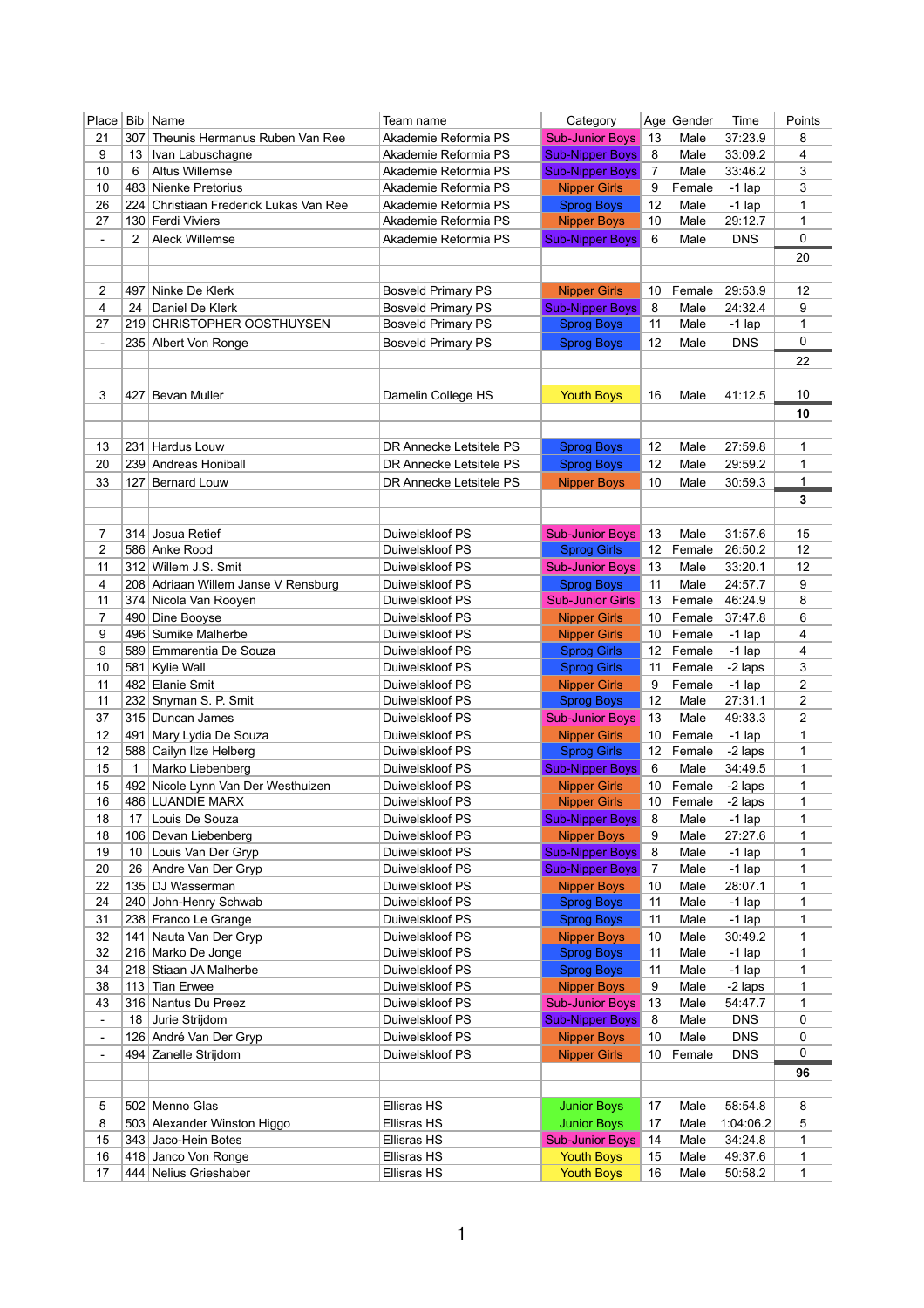| 21             |     | 526 Blessing Obakeng                           | <b>Ellisras HS</b>                                           | <b>Junior Boys</b>                                | 18              | Male           | $-1$ lap   | 1              |
|----------------|-----|------------------------------------------------|--------------------------------------------------------------|---------------------------------------------------|-----------------|----------------|------------|----------------|
| 24             |     | 352 Robbie De Klerk                            | <b>Ellisras HS</b>                                           | <b>Sub-Junior Boys</b>                            | 14              | Male           | 40:12.1    | 1              |
| 25             | 301 | Peet Botha                                     | <b>Ellisras HS</b>                                           | <b>Sub-Junior Boys</b>                            | 13              | Male           | 40:19.0    | 1              |
| 49             |     | 344 Jandre Stanz                               | Ellisras HS                                                  | <b>Sub-Junior Boys</b>                            | 14              | Male           | $-1$ lap   | 1              |
| $\blacksquare$ |     | 570 Henja Glas                                 | <b>Ellisras HS</b>                                           | <b>Junior Girls</b>                               | 18              | Female         | <b>DNS</b> | 0              |
|                |     |                                                |                                                              |                                                   |                 |                |            | 20             |
|                |     |                                                |                                                              |                                                   |                 |                |            |                |
| 38             | 317 | <b>Emmanuel Matlala</b>                        | Ellisras Laerskool PS                                        | <b>Sub-Junior Boys</b>                            | 13              | Male           | 50:01.7    | 1              |
| 51             |     | 308 Thato Selepe                               | Ellisras Laerskool PS                                        | <b>Sub-Junior Boys</b>                            | 13              | Male           | $-1$ lap   | 1              |
|                |     |                                                |                                                              |                                                   |                 |                |            | $\overline{2}$ |
|                |     |                                                |                                                              |                                                   |                 |                |            |                |
| $\blacksquare$ |     | 222 Clifton Classen                            | <b>Ellisras PS</b>                                           | <b>Sprog Boys</b>                                 | 12              | Male           | <b>DNS</b> | 0              |
|                |     |                                                |                                                              |                                                   |                 |                |            | 0              |
|                |     |                                                |                                                              |                                                   |                 |                |            |                |
|                |     |                                                |                                                              |                                                   |                 |                |            |                |
| 18             |     | 520 Eldric Lucas Bekker                        | Hans Strydom                                                 | <b>Junior Boys</b>                                | 17              | Male           | $-1$ lap   | 1              |
|                |     |                                                |                                                              |                                                   |                 |                |            | 1              |
|                |     |                                                |                                                              |                                                   |                 |                |            |                |
| 1              |     | 322 Ruan Jansen Van Vuuren<br>370 Lilian Baber | Hatfield Christian School HS<br>Hatfield Christian School HS | <b>Sub-Junior Boys</b><br><b>Sub-Junior Girls</b> | 14<br>13        | Male<br>Female | 26:26.2    | 15             |
| 1              |     |                                                |                                                              |                                                   |                 |                | 29:52.3    | 15             |
| 2              |     | 400 Joshua Baber                               | <b>Hatfield Christian School HS</b>                          | <b>Youth Boys</b>                                 | 15              | Male           | 40:28.3    | 12             |
| 2              | 501 | Benjamin Baber                                 | <b>Hatfield Christian School HS</b>                          | <b>Junior Boys</b>                                | 17              | Male           | 53:20.6    | 12             |
|                |     |                                                |                                                              |                                                   |                 |                |            | 54             |
|                |     |                                                |                                                              |                                                   |                 |                |            |                |
| 18             |     | 389 Angelique Cloete                           | <b>Homeschool HS</b>                                         | <b>Sub-Junior Girls</b>                           | 14              | Female         | $-1$ lap   | 0              |
| $\blacksquare$ |     | 202 Kyle Vollgraaff                            | <b>Homeschool PS</b>                                         | <b>Sprog Boys</b>                                 | 11              | Male           | <b>DNS</b> | 0              |
|                |     |                                                |                                                              |                                                   |                 |                |            | 0              |
|                |     |                                                |                                                              |                                                   |                 |                |            |                |
| 8              | 27  | <b>Reese Gosling</b>                           | Julian Muller PS                                             | <b>Sub-Nipper Boys</b>                            | 8               | Male           | 33:05.0    | 5              |
|                |     |                                                |                                                              |                                                   |                 |                |            | 5              |
|                |     |                                                |                                                              |                                                   |                 |                |            |                |
| 2              | 460 | Jani Jordaan                                   | King Fisher HS                                               | <b>Youth Girls</b>                                | 15              | Female         | 53:32.1    | 12             |
|                |     |                                                |                                                              |                                                   |                 |                |            | 12             |
|                |     |                                                |                                                              |                                                   |                 |                |            |                |
| 7              |     | 223 Success Maluleke                           | King Fisher PS                                               | <b>Sprog Boys</b>                                 | 12              | Male           | 25:16.6    | 6              |
| 22             |     | 390 Lesedi Mohabukhi                           | King Fisher PS                                               | <b>Sub-Junior Girls</b>                           | 14              | Female         | $-1$ lap   | 6              |
| 8              |     | 592 Ntakiso Ngobeni                            | King Fisher PS                                               | <b>Sprog Girls</b>                                | 12 <sup>2</sup> | Female         | $-1$ lap   | 5              |
| 23             |     | 376 Thembi Vundla                              | King Fisher PS                                               | <b>Sub-Junior Girls</b>                           | 13              | Female         | $-1$ lap   | 5              |
| 12             |     | 139 Nyiko Makhubela                            | King Fisher PS                                               | <b>Nipper Boys</b>                                | 10              | Male           | 23:02.9    | 1              |
| 23             | 11  | Kgaogelo Moyela                                | King Fisher PS                                               | <b>Sub-Nipper Boys</b>                            | $\overline{7}$  | Male           | $-1$ lap   | $\mathbf 1$    |
| 36             | 221 | Khatu Ngobeni Ngobeni                          | King Fisher PS                                               | <b>Sprog Boys</b>                                 | 11              | Male           | -2 laps    | 1              |
| 48             |     | 319 Shaun Kubayi                               | King Fisher PS                                               | <b>Sub-Junior Boys</b>                            | 13              | Male           | $-1$ lap   | 1              |
| $\blacksquare$ | 101 | Abundance Maluleke                             | King Fisher PS                                               | <b>Nipper Boys</b>                                | 9               | Male           | <b>DNS</b> | 0              |
| $\blacksquare$ |     | 140 Lehlonolo Moremi                           | King Fisher PS                                               | <b>Nipper Boys</b>                                | 10              | Male           | <b>DNS</b> | 0              |
| $\blacksquare$ |     | 237 Thabang Moyela                             | King Fisher PS                                               | <b>Sprog Boys</b>                                 | 12              | Male           | <b>DNF</b> | $\mathbf{0}$   |
|                |     |                                                |                                                              |                                                   |                 |                |            | 26             |
|                |     |                                                |                                                              |                                                   |                 |                |            |                |
| 2              | 16  | Marlo Van Der Walt                             | Kruger Park PS                                               | <b>Sub-Nipper Boys</b>                            | 8               | Male           | 24:01.8    | 12             |
| 2              |     | 122 Henro Van Der Walt                         | Kruger Park PS                                               | <b>Nipper Boys</b>                                | 10              | Male           | 18:50.7    | 12             |
| 6              |     | 480 Michelle Gouws                             | Kruger Park PS                                               | <b>Nipper Girls</b>                               | 9               | Female         | 37:44.8    | $\overline{7}$ |
| 8              |     | 481 Chantelle Gouws                            | Kruger Park PS                                               | <b>Nipper Girls</b>                               | 9               | Female         | 38:59.4    | 5              |
| 9              | 121 | <b>Basson Wolmarans</b>                        | Kruger Park PS                                               | <b>Nipper Boys</b>                                | 10              | Male           | 22:26.6    | 4              |
| 33             | 327 | Danyell Swanepoel                              | Kruger Park PS                                               | <b>Sub-Junior Boys</b>                            | 14              | Male           | 45:02.1    | 4              |
| 11             |     | 580 Marie-Louise Le Roux                       | Kruger Park PS                                               | <b>Sprog Girls</b>                                | 11              | Female         | -2 laps    | $\overline{2}$ |
| 13             |     | 123 Kristen Swanepoel                          | Kruger Park PS                                               | <b>Nipper Boys</b>                                | 10              | Male           | 23:51.0    | 1              |
| 17             |     | 104 Rossouw Wolmarans                          | Kruger Park PS                                               | <b>Nipper Boys</b>                                | 9               | Male           | 26:09.6    | 1              |
| 21             |     | 206 Kian Du Plessis                            | Kruger Park PS                                               | <b>Sprog Boys</b>                                 | 11              | Male           | 30:45.8    | 1              |
| 23             |     | 226 Eduan Bekker                               | Kruger Park PS                                               | <b>Sprog Boys</b>                                 | 12              | Male           | $-1$ lap   | 1              |
| 24             |     | 110 OWEN HUDSON                                | Kruger Park PS                                               | <b>Nipper Boys</b>                                | 9               | Male           | 28:18.0    | 1              |
| 26             |     | 120 Mathew Van Heerden                         | Kruger Park PS                                               | <b>Nipper Boys</b>                                | 10              | Male           | 28:35.4    | 1              |
| 33             |     | 200 Johanno Van Tonder                         | Kruger Park PS                                               | <b>Sprog Boys</b>                                 | 11              | Male           | $-1$ lap   | 1              |
| 35             |     | 103 Jayden Jordaan                             | Kruger Park PS                                               | <b>Nipper Boys</b>                                | 9               | Male           | $-1$ lap   | 1              |
| 40             |     | 305 Jaco Le Roux                               | Kruger Park PS                                               | <b>Sub-Junior Boys</b>                            | 13              | Male           | 52:41.5    | 1.             |
| 44             |     | 302 Ruben Van Tonder                           | Kruger Park PS                                               | <b>Sub-Junior Boys</b>                            | 13              | Male           | 59:12.1    | 1              |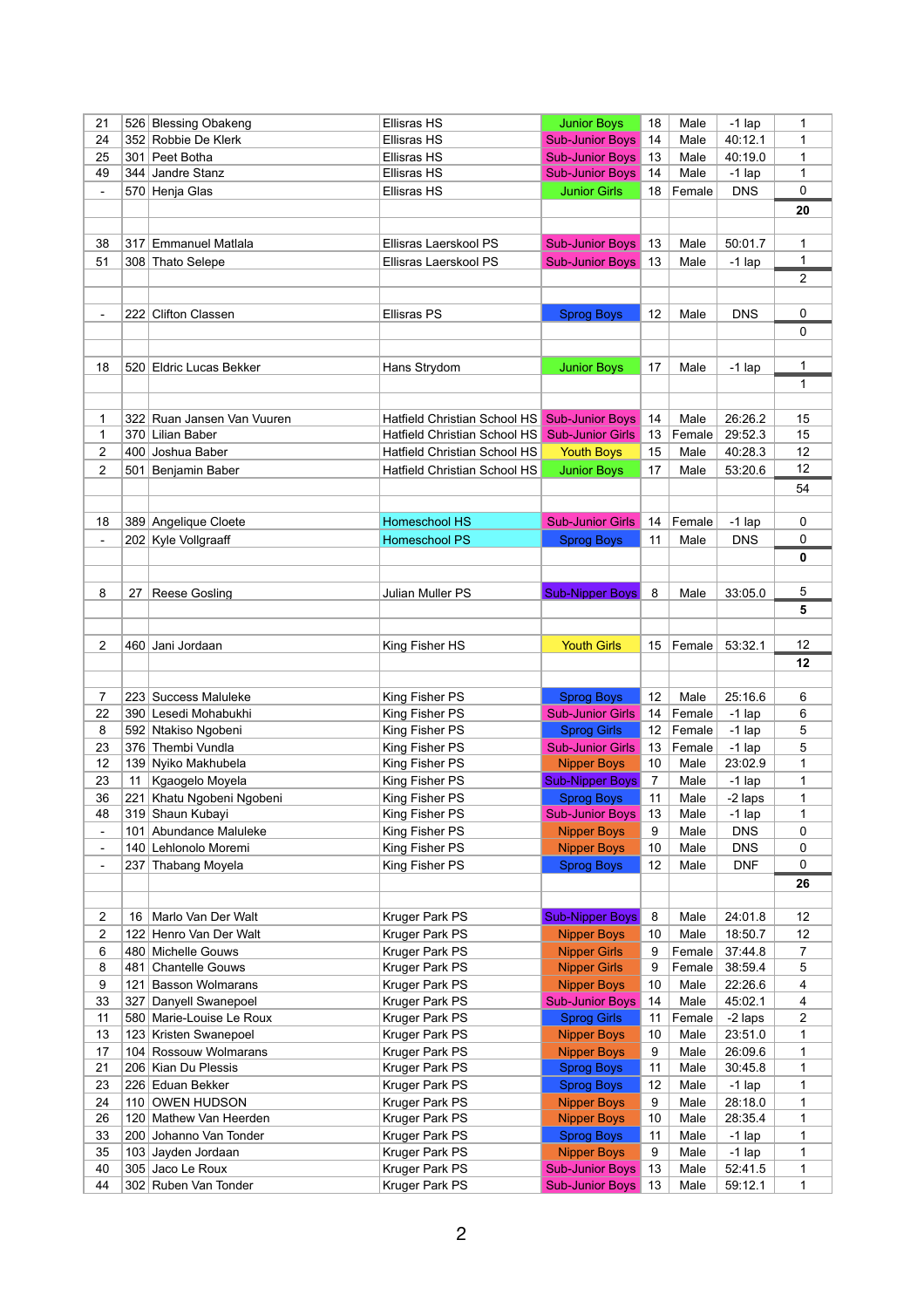|                | 5   | Pierson Schalkwyk         | <b>Kruger Park PS</b>     | <b>Sub-Nipper Boys</b>  | $\overline{7}$ | Male   | <b>DNS</b> | 0              |
|----------------|-----|---------------------------|---------------------------|-------------------------|----------------|--------|------------|----------------|
| $\blacksquare$ |     | 210 TRISTAN HUDSON        | Kruger Park PS            | <b>Sprog Boys</b>       | 11             | Male   | <b>DNS</b> | 0              |
| $\blacksquare$ |     | 306 Nathan Van Heerden    | <b>Kruger Park PS</b>     | <b>Sub-Junior Boys</b>  | 13             | Male   | <b>DNF</b> | 0              |
|                |     |                           |                           |                         |                |        |            | 56             |
|                |     |                           |                           |                         |                |        |            |                |
|                |     |                           |                           |                         |                |        |            |                |
| 1              |     | 469 JENNAVIEVE TRUTER     | Louis Trichardt HS        | <b>Youth Girls</b>      | 16             | Female | 51:59.0    | 15             |
| 1              |     | 525 RICHARD LAMBERT       | Louis Trichardt HS        | <b>Junior Boys</b>      | 18             | Male   | 53:17.3    | 15             |
| $\overline{c}$ |     | 560 Christelle Coetzer    | Louis Trichardt HS        | <b>Junior Girls</b>     | 17             | Female | 48:03.8    | 12             |
| 3              |     | 462 ELIZ-MARI PRETORIUS   | Louis Trichardt HS        | <b>Youth Girls</b>      | 15             | Female | 55:35.5    | 10             |
| 4              |     | 566 KARLA VAN ZYL         | Louis Trichardt HS        | <b>Junior Girls</b>     | 17             | Female | 51:32.9    | 9              |
| 5              |     | 382 MICHELLE STEYN        | Louis Trichardt HS        | <b>Sub-Junior Girls</b> | 14             | Female | 41:39.0    | 9              |
| 5              |     | 438 CALVIN LEE            | Louis Trichardt HS        | <b>Youth Boys</b>       | 16             | Male   | 42:29.3    | 8              |
| $\overline{7}$ |     | 380 DANELLE VENTER        | Louis Trichardt HS        | <b>Sub-Junior Girls</b> | 14             | Female | 45:04.6    | 8              |
| 6              |     | 433 ROHAN CRONJE          | Louis Trichardt HS        | <b>Youth Boys</b>       | 16             | Male   | 43:07.8    | 7              |
| 6              |     | 528 DITAU MANDOBE         | Louis Trichardt HS        | <b>Junior Boys</b>      | 18             | Male   | 59:50.7    | $\overline{7}$ |
| $\overline{7}$ |     | 564 ZOE LUBBE             | Louis Trichardt HS        | <b>Junior Girls</b>     | 17             | Female | $-1$ lap   | 6              |
| 8              |     | 468 DOMINIQUE NEL         | Louis Trichardt HS        | <b>Youth Girls</b>      | 16             | Female | 1:15:37.0  | 5              |
| 8              |     | 565 SUNE BEUKES           | Louis Trichardt HS        | <b>Junior Girls</b>     | 17             | Female | $-1$ lap   | 5              |
| 9              |     | 334 HERMAN VELDMAN        | Louis Trichardt HS        | <b>Sub-Junior Boys</b>  | 14             | Male   | 32:49.7    | 5              |
| 13             |     | 381 LEANI NAGEL           | Louis Trichardt HS        | <b>Sub-Junior Girls</b> | 14             | Female | 52:32.0    | 5              |
| 9              |     | 524 TURNER DE SWARDT      | Louis Trichardt HS        | <b>Junior Boys</b>      | 18             | Male   | 1:04:16.9  | 4              |
|                |     | 434 DE WET DU TOIT        |                           |                         |                |        |            | 3              |
| 10             |     |                           | Louis Trichardt HS        | <b>Youth Boys</b>       | 16             | Male   | 45:34.2    |                |
| 10             |     | 508 JEAN ROAN LE ROUX     | Louis Trichardt HS        | <b>Junior Boys</b>      | 17             | Male   | 1:05:03.9  | 3              |
| 27             |     | 507 REGHARDT STEYN        | Louis Trichardt HS        | <b>Junior Boys</b>      | 17             | Male   | 1:08:52.8  | 1              |
| 14             |     | 473 DEMBE RAMUHUYU        | Louis Trichardt HS        | <b>Youth Girls</b>      | 16             | Female | $-1$ lap   | 1              |
| 16             |     | 512 MULANGA MAMPHISWANA   | Louis Trichardt HS        | <b>Junior Boys</b>      | 17             | Male   | 1:13:48.2  | 1              |
| 19             |     | 409 EUGENE TLOU           | Louis Trichardt HS        | <b>Youth Boys</b>       | 15             | Male   | 51:23.9    | 1              |
| 20             |     | 379 CARLA ENSLIN          | Louis Trichardt HS        | <b>Sub-Junior Girls</b> | 14             | Female | $-1$ lap   | 1              |
| 22             |     | 506 BERNARDT FUTCHER      | Louis Trichardt HS        | <b>Junior Boys</b>      | 17             | Male   | $-1$ lap   | 1              |
| 24             |     | 436 BRANDON BRANDT        | Louis Trichardt HS        | <b>Youth Boys</b>       | 16             | Male   | 52:39.7    | 1              |
| 12             |     | 505 RICHARD SCHWERDTFEGER | Louis Trichardt HS        | <b>Junior Boys</b>      | 17             | Male   | -2 laps    | 1              |
| 28             |     | 406 BRANDON KRUGER        | Louis Trichardt HS        | <b>Youth Boys</b>       | 15             | Male   | 54:58.4    | 1              |
| 29             |     | 333 WULF SCHWERDTFEGER    | Louis Trichardt HS        | Sub-Junior Boys 14      |                | Male   | 42:04.7    | 1              |
| 30             |     | 432   TE-WAN NAUDE        |                           |                         | 16             | Male   | 55:43.0    | 1              |
|                |     |                           | Louis Trichardt HS        | <b>Youth Boys</b>       |                |        |            |                |
| 31             |     | 439 BLESSING MAVHUNGU     | Louis Trichardt HS        | <b>Youth Boys</b>       | 16             | Male   | 56:33.4    | 1              |
| 32             |     | 408 JORDAN MOCKE          | Louis Trichardt HS        | <b>Youth Boys</b>       | 15             | Male   | 59:36.4    | 1              |
| 37             |     | 407 DAUGLAS PIOREK        | Louis Trichardt HS        | <b>Youth Boys</b>       | 15             | Male   | $-1$ lap   | 1              |
| 41             |     | 332 JOSHUA SWART          | Louis Trichardt HS        | <b>Sub-Junior Boys</b>  | 14             | Male   | 54:33.1    | 1              |
|                |     |                           |                           |                         |                |        |            | 151            |
|                |     |                           |                           |                         |                |        |            |                |
| 1              |     | 287 Cara Bruce            | Louis Trichardt PS        | <b>Sub-Nipper Girls</b> | 8              | Female | 34:04.4    | 15             |
| 8              |     | 372 Jessica Taylor        | <b>Louis Trichardt PS</b> | <b>Sub-Junior Girls</b> | 13             | Female | 45:26.4    | 10             |
| 4              |     | 583 Eleen Furstenberg     | Louis Trichardt PS        | <b>Sprog Girls</b>      | 12             | Female | 30:17.7    | 9              |
| 9              |     | 373 Mieke Veldman         | Louis Trichardt PS        | <b>Sub-Junior Girls</b> | 13             | Female | 45:28.8    | 9              |
| 6              | 211 | Brendan Bruce             | Louis Trichardt PS        | <b>Sprog Boys</b>       | 11             | Male   | 25:01.8    | 7              |
| 26             |     | 310 Jacques Du Preez      | Louis Trichardt PS        | <b>Sub-Junior Boys</b>  | 13             | Male   | 41:06.8    | 7              |
| $\overline{7}$ |     | 587 Catelyn De Beer       | Louis Trichardt PS        | <b>Sprog Girls</b>      | 12             | Female | $-1$ lap   | 6              |
|                |     |                           |                           |                         |                |        |            |                |
| 11             | 7   | Aiden Bruce               | Louis Trichardt PS        | <b>Sub-Nipper Boys</b>  | 7              | Male   | 33:48.6    | 2              |
| 14             |     | 214 MATTHEW LEE           | Louis Trichardt PS        | <b>Sprog Boys</b>       | 11             | Male   | 28:10.7    | 1              |
| 15             |     | 108 Peroux Du Preez       | Louis Trichardt PS        | <b>Nipper Boys</b>      | 9              | Male   | 24:12.8    | 1              |
| 15             |     | 213 DANIEL LEE            | Louis Trichardt PS        | <b>Sprog Boys</b>       | 11             | Male   | 28:37.8    | 1              |
| 19             | 111 | Nicolas Archer            | Louis Trichardt PS        | <b>Nipper Boys</b>      | 9              | Male   | 27:29.5    | 1              |
| 19             |     | 225 Jacques Crafford      | Louis Trichardt PS        | <b>Sprog Boys</b>       | 12             | Male   | 29:43.2    | 1              |
| 21             |     | 102 Wian Bezuidenhout     | Louis Trichardt PS        | <b>Nipper Boys</b>      | 9              | Male   | 28:04.3    | 1              |
| 50             |     | 318 Keegan Mocke          | Louis Trichardt PS        | <b>Sub-Junior Boys</b>  | 13             | Male   | $-1$ lap   | 1              |
| $\blacksquare$ |     | 100 Gerhard Furstenberg   | Louis Trichardt PS        | <b>Nipper Boys</b>      | 9              | Male   | <b>DNS</b> | 0              |
|                |     |                           |                           |                         |                |        |            | 72             |
|                |     |                           |                           |                         |                |        |            |                |
| 3              | 377 | Janke Joubert             | Merensky HS               | <b>Sub-Junior Girls</b> | 14             | Female | 38:44.9    | 12             |
| 3              | 521 | Sheldon Muller            | Merensky HS               | <b>Junior Boys</b>      | 18             | Male   | 56:13.2    | 10             |
|                |     |                           |                           |                         |                |        |            |                |
| 6              |     | 464 Annalene Rood         | Merensky HS               | <b>Youth Girls</b>      | 15             | Female | 1:03:57.8  | 7              |
| 7              |     | 424 Gunther Katzke        | Merensky HS               | <b>Youth Boys</b>       | 15             | Male   | 43:22.3    | 6              |
| 9              |     | 459 Jodi Spaumer          | Merensky HS               | <b>Youth Girls</b>      | 16             | Female | 1:15:43.8  | 4              |
| 12             |     | 347 Johan Van Den Heever  | Merensky HS               | <b>Sub-Junior Boys</b>  | 14             | Male   | 33:37.7    | 3              |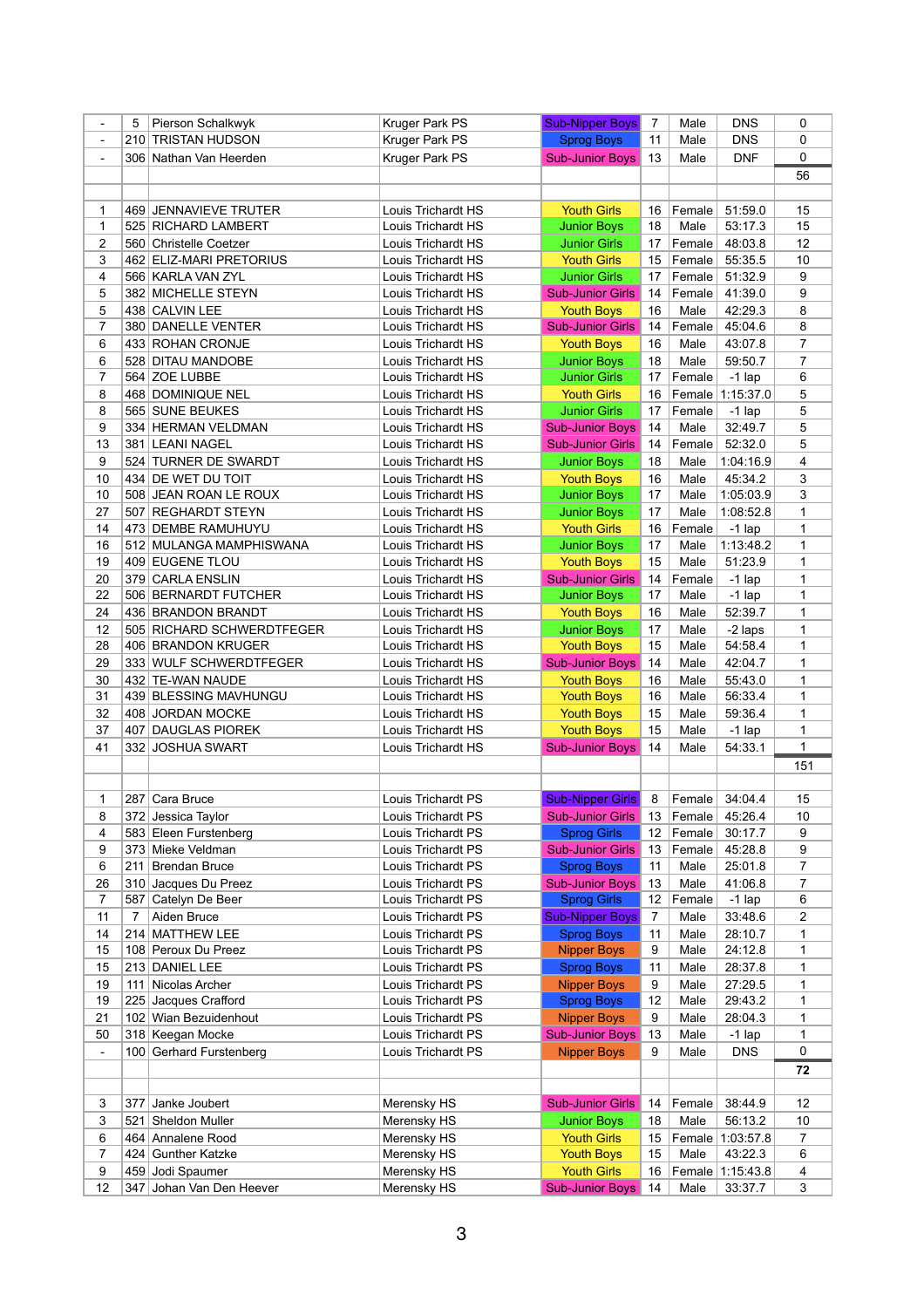| 14             |     | 403 John Robert Honiball        | Merensky HS              | <b>Youth Boys</b>       | 15             | Male   | 47:24.7          | 1                |
|----------------|-----|---------------------------------|--------------------------|-------------------------|----------------|--------|------------------|------------------|
| 16             |     | 335 Jurgens Spaumer             | Merensky HS              | <b>Sub-Junior Boys</b>  | 14             | Male   | 35:23.0          | 1                |
| 17             |     | 326 Stephan Jansen Van Rensburg | Merensky HS              | <b>Sub-Junior Boys</b>  | 14             | Male   | 35:51.3          | 1                |
| 18             |     | 442 Matthew Taylor              | Merensky HS              | <b>Youth Boys</b>       | 16             | Male   | 51:01.7          | 1                |
| 20             |     | 522 Kyle Jansen Van Rensburg    | Merensky HS              | <b>Junior Boys</b>      | 18             | Male   | $-1$ lap         | 1                |
| 22             |     | 410 Trevor De Beer              | Merensky HS              | <b>Youth Boys</b>       | 15             | Male   | 52:23.6          | 1                |
| 28             |     | 348 Matthew Van Der Merwe       | Merensky HS              | <b>Sub-Junior Boys</b>  | 14             | Male   | 41:59.7          | 1                |
| 29             |     | 415 Dewald Kampman              | Merensky HS              | <b>Youth Boys</b>       | 15             | Male   | 55:27.2          | 1                |
| 34             |     | 345 Salmo Joshua Helberg        | Merensky HS              | <b>Sub-Junior Boys</b>  | 14             | Male   | 45:03.9          | 1                |
| 41             |     | 416 Ronan Theron                | Merensky HS              | <b>Youth Boys</b>       | 15             | Male   | -2 laps          | 1                |
| 42             |     | 450 Dawie Grobbelaar            | Merensky HS              | <b>Youth Boys</b>       | 15             | Male   | -2 laps          | 1                |
| $\blacksquare$ | 417 | Aldrich Hugo                    | Merensky HS              | <b>Youth Boys</b>       | 15             | Male   | <b>DNS</b>       | 0                |
| $\blacksquare$ |     | 504 Armand Cronje               | Merensky HS              | <b>Junior Boys</b>      | 17             | Male   | <b>DNS</b>       | 0                |
|                |     |                                 |                          |                         |                |        |                  | 53               |
|                |     |                                 |                          |                         |                |        |                  |                  |
| 6              | 591 | Geane Anderson                  | Messina PS               | <b>Sprog Girls</b>      | 12             | Female | $-1$ lap         | $\overline{7}$   |
| 7              | 20  | Pieter Schoeman                 | Messina PS               | <b>Sub-Nipper Boys</b>  | 8              | Male   | 31:04.6          | 6                |
| 8              | 281 | Dunay Fourie                    | Messina PS               | <b>Sub-Nipper Girls</b> | $\overline{7}$ | Female | $-1$ lap         | 5                |
| 9              |     | 286 Michelle Fourie             | Messina PS               | <b>Sub-Nipper Girls</b> | 8              | Female | $-1$ lap         | 4                |
| 13             |     | 489 Jennifer Fourie             | Messina PS               | <b>Nipper Girls</b>     | 10             | Female | $-1$ lap         | 1                |
| 14             |     | 488 Danielle Fourie             | Messina PS               | <b>Nipper Girls</b>     | 10             | Female | $-1$ lap         | 1                |
| 17             |     | 233 Waldo Strijdom              | Messina PS               | <b>Sprog Boys</b>       | 12             | Male   | 29:24.6          | 1                |
| 25             |     | 136 Brent Vorster               | Messina PS               | <b>Nipper Boys</b>      | 10             | Male   | 28:24.9          | 1                |
| 28             |     | 132 Bruce Wayne Swarts          | Messina PS               | <b>Nipper Boys</b>      | 10             | Male   | 29:15.7          | 1                |
| 29             | 137 | Aeden Anderson                  | Messina PS               | <b>Nipper Boys</b>      | 10             | Male   | 29:50.7          | 1                |
| 36             | 107 | Mark Fourie                     | Messina PS               | <b>Nipper Boys</b>      | 9              | Male   | $-1$ lap         | 1                |
| 37             |     | 133 SJ Schoeman                 | Messina PS               | <b>Nipper Boys</b>      | 10             | Male   | -2 laps          | 1                |
|                |     |                                 |                          |                         |                |        |                  | 0                |
| $\blacksquare$ |     | 495 Danè Strijdom               | Messina PS               | <b>Nipper Girls</b>     | 10             | Female | <b>DNS</b>       | 30               |
|                |     |                                 |                          |                         |                |        |                  |                  |
|                |     |                                 |                          |                         |                |        |                  |                  |
| 17             | 25  | <b>Thapelo Ramohlale</b>        | <b>Mitchell House PS</b> | <b>Sub-Nipper Boys</b>  | $\overline{7}$ | Male   | $-1$ lap         | $\mathbf{1}$     |
|                |     |                                 |                          |                         |                |        |                  | 1                |
|                |     |                                 |                          |                         |                |        |                  |                  |
| 1              |     | 207 John-Ross Donovan           | PEPPS Prep PS            | <b>Sprog Boys</b>       | 11             | Male   | 23:17.8          | 15               |
| 2              |     | 230 Zineddine Mengouchi         | PEPPS Prep PS            | <b>Sprog Boys</b>       | 12             | Male   | 23:50.7          | 12               |
|                |     |                                 |                          |                         |                |        |                  | 27               |
|                |     |                                 |                          |                         |                |        |                  |                  |
| 2              |     | 329 Reinhard Jansen Van Vuuren  | PHS Pietersburg HS       | <b>Sub-Junior Boys</b>  | 14             | Male   | 27:42.7          | 12               |
| 3              |     | 324 Wessel Furstenberg          | PHS Pietersburg HS       | <b>Sub-Junior Boys</b>  | 14             | Male   | 28:29.7          | 10               |
| 4              |     | 331 Tyrone Anders               | PHS Pietersburg HS       | <b>Sub-Junior Boys</b>  | 14             | Male   | 29:38.9          | $\boldsymbol{9}$ |
| 5              |     | 461 Amilia Goosen               | PHS Pietersburg HS       | <b>Youth Girls</b>      | 15             |        | Female 1:02:12.2 | 8                |
| 5              |     | 563 Kayla Crause                | PHS Pietersburg HS       | <b>Junior Girls</b>     | 17             |        | Female 1:10:52.2 | 8                |
| 6              |     | 328 Charlden Nel                | PHS Pietersburg HS       | <b>Sub-Junior Boys</b>  | 14             | Male   | 31:54.0          | $\overline{7}$   |
| 6              |     | 569 Nicole Prins                | PHS Pietersburg HS       | <b>Junior Girls</b>     | 17             | Female | $-1$ lap         | $\overline{7}$   |
| 7              | 467 | Karisma Landman                 | PHS Pietersburg HS       | <b>Youth Girls</b>      | 16             |        | Female 1:10:49.7 | 6                |
| 7              |     | 509 Franko Marais               | PHS Pietersburg HS       | <b>Junior Boys</b>      | 17             | Male   | 1:02:32.3        | 6                |
| 12             |     | 378 Aicha Mengouchi             | PHS Pietersburg HS       | <b>Sub-Junior Girls</b> | 14             | Female | 50:11.0          | 6                |
| 9              |     | 405 Björn Nel                   | PHS Pietersburg HS       | <b>Youth Boys</b>       | 15             | Male   | 45:08.6          | 4                |
| 13             |     | 349 Steenkamp Drotskie          | PHS Pietersburg HS       | <b>Sub-Junior Boys</b>  | 14             | Male   | 33:52.9          | $\overline{2}$   |
| 12             |     | 466 Julia Prins                 | PHS Pietersburg HS       | <b>Youth Girls</b>      | 15             | Female | $-1$ lap         | 1                |
| 13             |     | 435 Bernardus De Villiers       | PHS Pietersburg HS       | <b>Youth Boys</b>       | 16             | Male   | 46:53.2          | 1                |
| 13             |     | 530 Christiaan Theunissen       | PHS Pietersburg HS       | <b>Junior Boys</b>      | 18             | Male   | 1:09:09.0        | 1                |
| 20             |     | 404 Ethan Erasmus               | PHS Pietersburg HS       | <b>Youth Boys</b>       | 15             | Male   | 51:26.2          | 1                |
| 23             | 511 | Jurgens Nel                     | PHS Pietersburg HS       | <b>Junior Boys</b>      | 17             | Male   | $-1$ lap         | 1                |
| 25             |     | 510 Chris Van Der Walt          | PHS Pietersburg HS       | <b>Junior Boys</b>      | 17             | Male   | -2 laps          | 1                |
| 31             |     | 323 Krause Botha                | PHS Pietersburg HS       | <b>Sub-Junior Boys</b>  | 14             | Male   | 43:49.6          | 1                |
| 35             |     | 425 Owen Faber                  | PHS Pietersburg HS       | <b>Youth Boys</b>       | 15             | Male   | 1:04:04.1        | 1                |
| 38             |     | 445 Jacques De Klerk            | PHS Pietersburg HS       | <b>Youth Boys</b>       | 16             | Male   | $-1$ lap         | 1                |
| 47             |     | 330 Jarred Watridge             | PHS Pietersburg HS       | <b>Sub-Junior Boys</b>  | 14             | Male   | $-1$ lap         | 1                |
| $\blacksquare$ |     | 350 Dian Venter                 | PHS Pietersburg HS       | <b>Sub-Junior Boys</b>  | 14             | Male   | <b>DNS</b>       | 0                |
| $\blacksquare$ |     | 421 Ruan Badenhorst             | PHS Pietersburg HS       | <b>Youth Boys</b>       | 15             | Male   | <b>DNF</b>       | $\mathbf{0}$     |
|                |     |                                 |                          |                         |                |        |                  |                  |
|                |     |                                 |                          |                         |                |        |                  | 95               |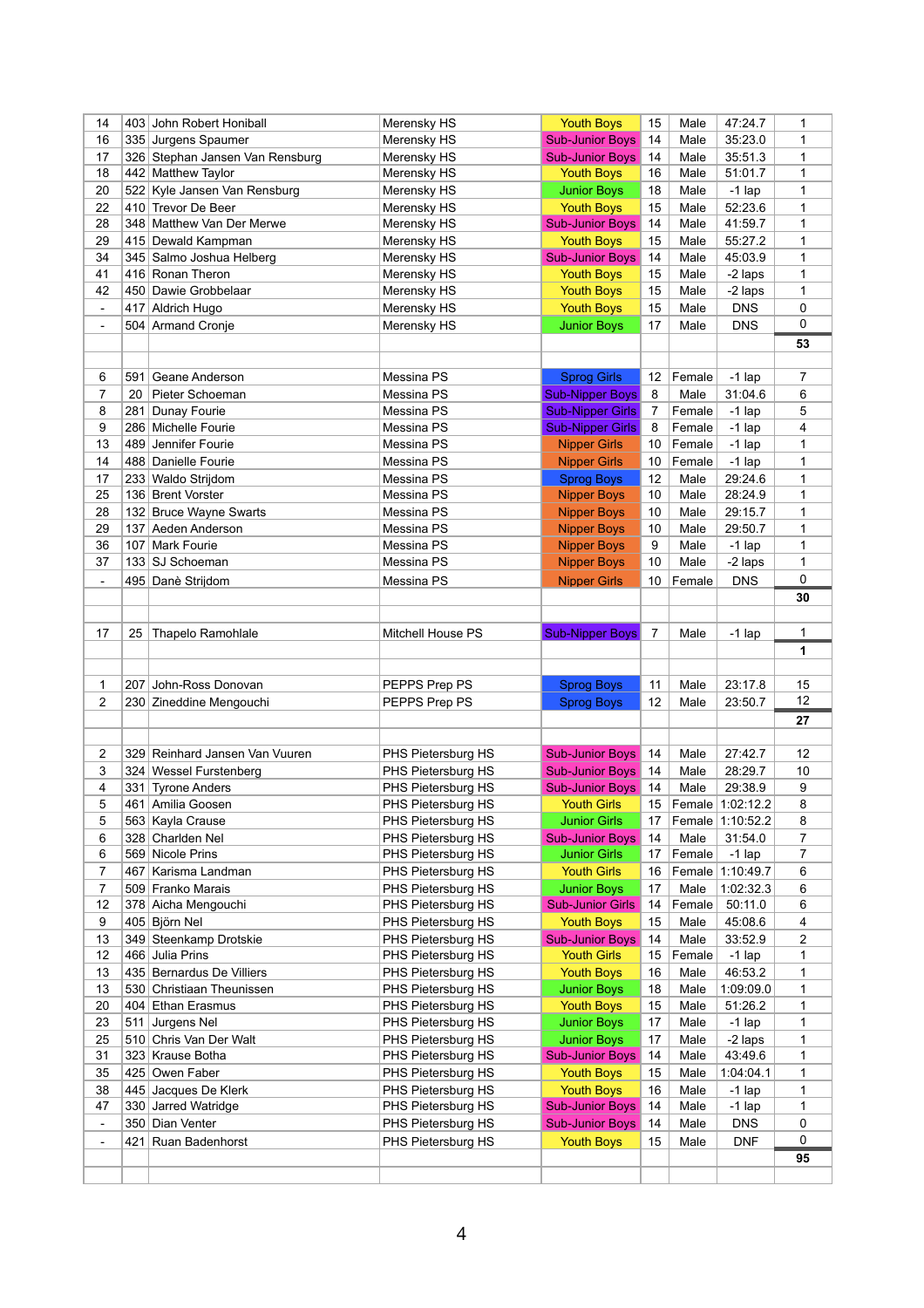| 8                        | 321            | Herman Brummelkamp                 | Piet Potgieter HS               | <b>Sub-Junior Boys</b>  | 14              | Male   | 32:06.7    | 6              |
|--------------------------|----------------|------------------------------------|---------------------------------|-------------------------|-----------------|--------|------------|----------------|
| 10                       |                | 562 Nicole Van Bommel              | Piet Potgieter HS               | <b>Junior Girls</b>     | 17              | Female | $-1$ lap   | 3              |
| 27                       |                | 429 Pieter Pretorius               | Piet Potgieter HS               | <b>Youth Boys</b>       | 16              | Male   | 54:29.0    | 1              |
| 33                       |                | 430 WJ (Wynand Johannes) Swanepoel | Piet Potgieter HS               | <b>Youth Boys</b>       | 16              | Male   | 1:01:02.1  | 1              |
| 39                       |                | 325 Stephanus Johannes Van Heerden | Piet Potgieter HS               | <b>Sub-Junior Boys</b>  | 14              | Male   | 50:40.4    | 1              |
| 39                       |                | 419 Jean Pierre Spies              | Piet Potgieter HS               | <b>Youth Boys</b>       | 15              | Male   | $-1$ lap   | 1              |
| $\overline{\phantom{a}}$ |                | 402 Jacques Van Bommel             | Piet Potgieter HS               | <b>Youth Boys</b>       | 15              | Male   | <b>DNS</b> | 0              |
| $\blacksquare$           |                | 428 Arno Smit                      | Piet Potgieter HS               | <b>Youth Boys</b>       | 16              | Male   | <b>DNS</b> | 0              |
|                          |                |                                    |                                 |                         |                 |        |            |                |
|                          |                |                                    |                                 |                         |                 |        |            | 13             |
|                          |                |                                    |                                 |                         |                 |        |            |                |
| 16                       |                | 375 Simoné De Villiers             | Pietersburg PLS PS              | <b>Sub-Junior Girls</b> | 13              | Female | 57:23.9    | $\overline{7}$ |
|                          |                |                                    |                                 |                         |                 |        |            | 7              |
|                          |                |                                    |                                 |                         |                 |        |            |                |
| 1                        | 14             | Liam Pretorius                     | Pietersburg Oos PS              | <b>Sub-Nipper Boys</b>  | 8               | Male   | 23:46.6    | 15             |
| 1                        |                | 124 Hanró Ehlers                   | Pietersburg Oos PS              | <b>Nipper Boys</b>      | 10              | Male   | 18:44.7    | 15             |
| 1                        | 484            | Jana Kotze                         | Pietersburg Oos PS              | <b>Nipper Girls</b>     | 10 <sup>°</sup> | Female | 29:41.5    | 15             |
| 2                        |                | 285 Lohanè Ehlers                  | Pietersburg Oos PS              | <b>Sub-Nipper Girls</b> | 8               | Female | 34:21.1    | 12             |
| 3                        | 19             | Rijandrè De Bruin                  | Pietersburg Oos PS              | <b>Sub-Nipper Boys</b>  | 8               | Male   | 24:27.8    | 10             |
| 3                        |                | 280 Zelmarie Kotze                 | Pietersburg Oos PS              | <b>Sub-Nipper Girls</b> | $\mathbf{7}$    | Female | 37:49.9    | 10             |
| 3                        | 114            | Frederick Willemse                 | Pietersburg Oos PS              | <b>Nipper Boys</b>      | 10              | Male   | 20:05.2    | 10             |
| 3                        |                | 585 Tashanè Ehlers                 | Pietersburg Oos PS              | <b>Sprog Girls</b>      | 12 <sup>2</sup> | Female | 28:39.1    | 10             |
| 14                       |                | 303 Willie Willemse                | Pietersburg Oos PS              | <b>Sub-Junior Boys</b>  | 13              | Male   | 33:55.1    | 10             |
| 4                        | 116            | Zach Pretorius                     | Pietersburg Oos PS              | <b>Nipper Boys</b>      | 10              | Male   | 20:08.1    | 9              |
| 5                        |                | 282 Annebelle Jansen               | Pietersburg Oos PS              | <b>Sub-Nipper Girls</b> | $\overline{7}$  | Female | 38:36.4    | 8              |
| 5                        |                | 485 Niki Pretorius                 | Pietersburg Oos PS              | <b>Nipper Girls</b>     | 10 <sup>°</sup> | Female | 36:20.5    | 8              |
| 6                        |                | 134 Andreas Jansen                 | Pietersburg Oos PS              | <b>Nipper Boys</b>      | 10              | Male   | 21:00.2    | 7              |
| 7                        |                | 283 Danè Steenkamp                 | Pietersburg Oos PS              | <b>Sub-Nipper Girls</b> | 7               | Female | $-1$ lap   | 6              |
|                          |                |                                    |                                 |                         |                 |        |            |                |
| 7                        | 115            | Erick Smit                         | Pietersburg Oos PS              | <b>Nipper Boys</b>      | 10              | Male   | 21:04.7    | 6              |
| 27                       | 311            | <b>Ruben Marias</b>                | Pietersburg Oos PS              | <b>Sub-Junior Boys</b>  | 13              | Male   | 41:24.8    | 6              |
| 32                       |                | 309 Braam Swanepoel                | Pietersburg Oos PS              | <b>Sub-Junior Boys</b>  | 13              | Male   | 43:59.5    | 5              |
| 11                       |                | 129 Petrus Swanepoel               | Pietersburg Oos PS              | <b>Nipper Boys</b>      | 10              | Male   | 22:40.7    | 2              |
| 13                       | 21             | Janco Smit                         | Pietersburg Oos PS              | <b>Sub-Nipper Boys</b>  | 8               | Male   | 34:45.2    | 1              |
| 14                       | 3 <sup>7</sup> | Llewelyn Myburgh                   | Pietersburg Oos PS              | <b>Sub-Nipper Boys</b>  | $\overline{7}$  | Male   | 34:47.6    | $\mathbf 1$    |
| 14                       | 118            | <b>DUAN DE WAAL</b>                | Pietersburg Oos PS              | <b>Nipper Boys</b>      | 10              | Male   | 23:59.5    | 1              |
| 16                       | 9              | Luke Vorster                       | Pietersburg Oos PS              | <b>Sub-Nipper Boys</b>  | 7               | Male   | $-1$ lap   | 1              |
| 20                       | 112            | Zandru De Bruin                    | Pietersburg Oos PS              | <b>Nipper Boys</b>      | 9               | Male   | 27:44.3    | 1              |
| 25                       | 217            | Jovan Steenkamp                    | Pietersburg Oos PS              | <b>Sprog Boys</b>       | 11              | Male   | $-1$ lap   | 1              |
| 28                       |                | 212 Amiel Robbertze                | Pietersburg Oos PS              | <b>Sprog Boys</b>       | 11              | Male   | $-1$ lap   | 1              |
| 30                       |                | 138 Johan Scholtz                  | Pietersburg Oos PS              | <b>Nipper Boys</b>      | 10 <sup>°</sup> | Male   | 29:59.4    | 1              |
| 30                       |                | 220 Julius Mussmann                | Pietersburg Oos PS              | <b>Sprog Boys</b>       | 11              | Male   | $-1$ lap   | 1              |
| 31                       | 131            | Jowan Robbertze                    | Pietersburg Oos PS              | <b>Nipper Boys</b>      | 10              | Male   | 30:28.2    | 1              |
| 34                       |                | 125 Ewald Myburgh                  | Pietersburg Oos PS              | <b>Nipper Boys</b>      | 10 <sup>°</sup> | Male   | $-1$ lap   | 1              |
| $\blacksquare$           |                | 215 Vaughn Scheepers               | Pietersburg Oos PS              | <b>Sprog Boys</b>       | 11              | Male   | <b>DNS</b> | 0              |
|                          |                |                                    |                                 |                         |                 |        |            | 175            |
|                          |                |                                    |                                 |                         |                 |        |            |                |
| 11                       |                | 500 David Mureri                   | Ridgeway College HS             | <b>Junior Boys</b>      | 17              | Male   | 1:08:46.4  | 2              |
| 15                       | 431            | Rofhiwa Kutama                     | Ridgeway College HS             | <b>Youth Boys</b>       | 16              | Male   | 48:32.9    | 1              |
| 19                       |                | 388 Ayesha Dawood                  | Ridgeway College HS             | <b>Sub-Junior Girls</b> | 14              | Female | $-1$ lap   | 1              |
| 42                       | 351            | Alexander Fourie                   | Ridgeway College HS             | <b>Sub-Junior Boys</b>  | 14              | Male   | 54:34.2    | 1              |
|                          |                |                                    |                                 |                         |                 |        |            |                |
|                          |                |                                    |                                 |                         |                 |        |            | 5              |
|                          |                |                                    |                                 |                         |                 |        |            |                |
| 18                       |                | 304 Andani A Raphalalani           | Ridgeway College PS             | <b>Sub-Junior Boys</b>  | 13              | Male   | 35:55.3    | 9              |
|                          |                |                                    |                                 |                         |                 |        |            | 9              |
|                          |                |                                    |                                 |                         |                 |        |            |                |
| 22                       | 8              | <b>Talin Rampersad</b>             | Sime Academy PS                 | <b>Sub-Nipper Boys</b>  | $\mathbf{7}$    | Male   | $-1$ lap   | 1              |
|                          |                |                                    |                                 |                         |                 |        |            | 1              |
|                          |                |                                    |                                 |                         |                 |        |            |                |
| 1                        | 401            | Herman Fourie                      | <b>Stanford Lake College HS</b> | <b>Youth Boys</b>       | 15              | Male   | 40:25.6    | 15             |
| 1                        | 561            | Anna Elisa Gutierrez Hernandez     | Stanford Lake College HS        | <b>Junior Girls</b>     | 17              | Female | 45:17.4    | 15             |
| 3                        |                | 567 Lara Dando                     | <b>Stanford Lake College HS</b> | <b>Junior Girls</b>     | 17              | Female | 49:24.9    | 10             |
| 4                        |                | 384 Isabella Drewett               | <b>Stanford Lake College HS</b> | <b>Sub-Junior Girls</b> | 14              | Female | 41:15.1    | 10             |
| 4                        | 414            | Jarryd Gosling                     | <b>Stanford Lake College HS</b> | <b>Youth Boys</b>       | 15              | Male   | 41:14.9    | 9              |
| 4                        |                | 476 Lia Revelas                    | Stanford Lake College HS        | <b>Youth Girls</b>      | 16              | Male   | 1:01:46.2  | 9              |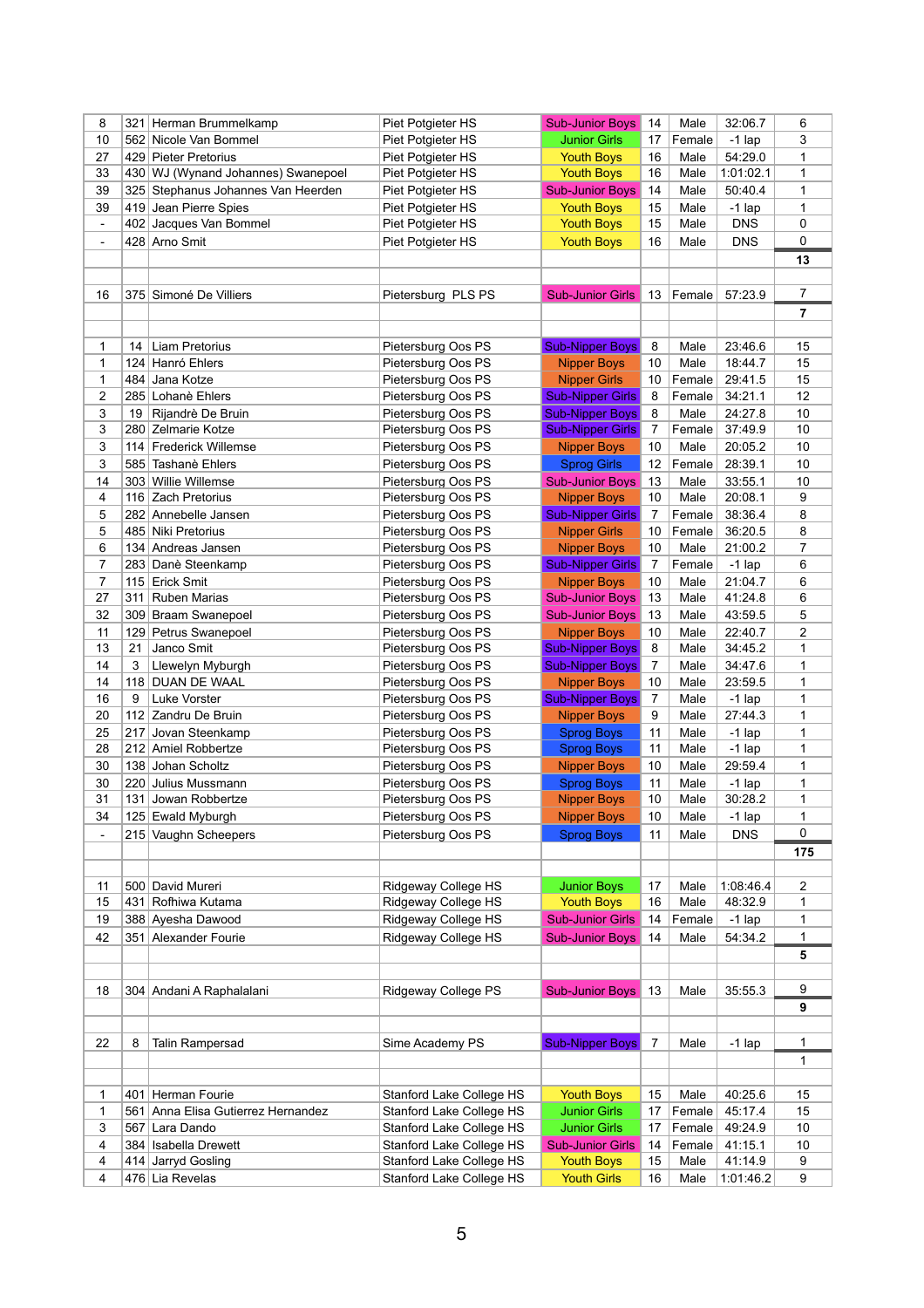| 4                            | 517            | <b>Casper Venter</b>                         | <b>Stanford Lake College HS</b> | <b>Junior Boys</b>                     | 17              | Male   | 58:32.1              | 9              |
|------------------------------|----------------|----------------------------------------------|---------------------------------|----------------------------------------|-----------------|--------|----------------------|----------------|
| 5                            | 337            | Mike Scriven                                 | <b>Stanford Lake College HS</b> | <b>Sub-Junior Boys</b>                 | 14              | Male   | 30:51.3              | 8              |
| 10                           | 387            | Rachel-Rose Thompson                         | <b>Stanford Lake College HS</b> | <b>Sub-Junior Girls</b>                | 14              | Female | 46:12.6              | $\overline{7}$ |
| 9                            |                | 568 Helene Werhahn                           | Stanford Lake College HS        | <b>Junior Girls</b>                    | 17              | Female | $-1$ lap             | 4              |
| 10                           | 341            | Angus Loughor-Clarke                         | Stanford Lake College HS        | <b>Sub-Junior Boys</b>                 | 14              | Male   | 33:09.6              | 4              |
| 14                           |                | 383 Heidi Katzke                             | <b>Stanford Lake College HS</b> | <b>Sub-Junior Girls</b>                | 14              | Female | 53:02.3              | 4              |
| 15                           |                | 393 Cara Prinsloo                            | Stanford Lake College HS        | <b>Sub-Junior Girls</b>                | 14              | Female | 53:05.7              | 3              |
| 11                           |                | 412 Reuben Middeton                          | <b>Stanford Lake College HS</b> | <b>Youth Boys</b>                      | 15              | Male   | 46:06.0              | $\overline{c}$ |
| 17                           |                |                                              | <b>Stanford Lake College HS</b> | <b>Sub-Junior Girls</b>                |                 |        |                      | $\overline{2}$ |
|                              | 391            | Michaela Gosling                             |                                 |                                        | 14              | Female | $-1$ lap             |                |
| 14                           |                | 518 Juan Botha                               | Stanford Lake College HS        | <b>Junior Boys</b>                     | 17              | Male   | 1:09:14.0            | 1              |
| 19                           |                | 336 Bonno Kotze                              | <b>Stanford Lake College HS</b> | <b>Sub-Junior Boys</b>                 | 14              | Male   | 36:10.2              | 1              |
| 20                           |                | 338 Stefan Hacker                            | <b>Stanford Lake College HS</b> | <b>Sub-Junior Boys</b>                 | 14              | Male   | 36:33.0              | 1              |
| 21                           |                | 385 Clara Werhahn                            | Stanford Lake College HS        | <b>Sub-Junior Girls</b>                | 14              | Female | $-1$ lap             | 1              |
| 21                           |                | 413 Riley Filen                              | <b>Stanford Lake College HS</b> | <b>Youth Boys</b>                      | 15              | Male   | 52:14.3              | 1              |
| 22                           |                | 340 Farai Munyenyiwa                         | <b>Stanford Lake College HS</b> | <b>Sub-Junior Boys</b>                 | 14              | Male   | 39:02.2              | 1              |
| 24                           |                | 519 Cameron Truesdale                        | Stanford Lake College HS        | <b>Junior Boys</b>                     | 17              | Male   | -2 laps              | 1              |
| 25                           | 447            | Owen Venter                                  | <b>Stanford Lake College HS</b> | <b>Youth Boys</b>                      | 16              | Male   | 52:42.3              | 1              |
| 26                           | 437            | David Pullinger                              | Stanford Lake College HS        | <b>Youth Boys</b>                      | 16              | Male   | 53:06.0              | 1              |
| 30                           | 320            | Marc Day                                     | <b>Stanford Lake College HS</b> | <b>Sub-Junior Boys</b>                 | 13              | Male   | 42:08.4              | 1              |
| 35                           |                | 339 Ethan Hitchins                           | Stanford Lake College HS        | <b>Sub-Junior Boys</b>                 | 14              | Male   | 45:10.7              | 1              |
| 36                           |                | 449 Warick Melville                          | <b>Stanford Lake College HS</b> | <b>Youth Boys</b>                      | 15              | Male   | $-1$ lap             | 1              |
|                              |                |                                              |                                 |                                        |                 |        |                      |                |
| 40                           | 411            | Aidan Mckenzie                               | <b>Stanford Lake College HS</b> | <b>Youth Boys</b>                      | 15              | Male   | $-1$ lap             | 1              |
| 43                           |                | 446 Mark Pratt                               | Stanford Lake College HS        | <b>Youth Boys</b>                      | 16              | Male   | -2 laps              | 1              |
| 45                           |                | 342 Kyle Allison                             | Stanford Lake College HS        | <b>Sub-Junior Boys</b>                 | 14              | Male   | 1:15:21.0            | 1              |
| $\blacksquare$               |                | 386 Zoe Burman                               | <b>Stanford Lake College HS</b> | <b>Sub-Junior Girls</b>                | 14              | Female | <b>DNS</b>           | $\pmb{0}$      |
| $\blacksquare$               | 422            | <b>KADE MICHAEL THOMPSON</b>                 | Stanford Lake College HS        | <b>Youth Boys</b>                      | 15              | Male   | <b>DNF</b>           | 0              |
| $\blacksquare$               |                | 426 Rhain Skordi                             | Stanford Lake College HS        | <b>Youth Boys</b>                      | 15              | Male   | <b>DNS</b>           | 0              |
| $\blacksquare$               |                | 448 Marthinus Maritz                         | <b>Stanford Lake College HS</b> | <b>Youth Boys</b>                      | 16              | Male   | <b>DNS</b>           | 0              |
| $\blacksquare$               |                | 465 Masechaba Madonsela                      | Stanford Lake College HS        | <b>Youth Girls</b>                     | 15              | Female | <b>DNS</b>           | 0              |
| $\blacksquare$               | 474            | Hannah Rosendorff                            | <b>Stanford Lake College HS</b> | <b>Youth Girls</b>                     | 16              | Female | <b>DNS</b>           | 0              |
| $\blacksquare$               |                | 475 Danica Altenroxel                        | Stanford Lake College HS        | <b>Youth Girls</b>                     | 16              | Female | <b>DNS</b>           | 0              |
| $\qquad \qquad \blacksquare$ | 477            | <b>Courtney Penrose</b>                      | Stanford Lake College HS        | <b>Youth Girls</b>                     | 16              | Female | <b>DNS</b>           | 0              |
|                              |                |                                              |                                 |                                        |                 |        |                      |                |
|                              |                |                                              |                                 |                                        |                 |        |                      |                |
|                              |                |                                              |                                 |                                        |                 |        |                      | 126            |
|                              |                |                                              |                                 |                                        |                 |        |                      |                |
| 10                           |                | 463 Dipuo Salome Molemisi                    | <b>Tielelo HS</b>               | <b>Youth Girls</b>                     | 15              |        | Female 1:20:57.1     | 3              |
| 11                           |                | 470 Lebogani Precious Moatshe                | <b>Tielelo HS</b>               | <b>Youth Girls</b>                     | 16              | Female | $-1$ lap             | $\overline{2}$ |
| 13                           |                | 472 Desia Monene                             | <b>Tielelo HS</b>               | <b>Youth Girls</b>                     | 16              | Female | $-1$ lap             | 1              |
| 15                           |                | 471 Refilwe Emely Molemoge                   | <b>Tielelo HS</b>               | <b>Youth Girls</b>                     | 16              | Female | -2 laps              | 1              |
| 15                           |                | 514 France Kabelo Motshegoa                  | <b>Tielelo HS</b>               | <b>Junior Boys</b>                     | 17              | Male   | 1:12:34.5            | 1              |
| 17                           |                | 513 Jan Brasekgwari Mfati                    | <b>Tielelo HS</b>               | <b>Junior Boys</b>                     | 17              | Male   | $-1$ lap             | $\mathbf 1$    |
| 23                           |                | 440 Zacheus Molokela                         | <b>Tielelo HS</b>               | <b>Youth Boys</b>                      | 16              | Male   | 52:24.5              | 1              |
| 26                           |                | 515 Xihlamariso Nigros Mawela                | <b>Tielelo HS</b>               | <b>Junior Boys</b>                     | 17              | Male   | -2 laps              | 1              |
| 34                           | 441            | Tenyeko Tim Magwai                           | <b>Tielelo HS</b>               | <b>Youth Boys</b>                      | 16              | Male   | 1:01:22.0            | $\mathbf 1$    |
| $\blacksquare$               |                | 516 Goodenough Mosima                        | <b>Tielelo HS</b>               | <b>Junior Boys</b>                     | 17              | Male   | <b>DNS</b>           | 0              |
|                              |                |                                              |                                 |                                        |                 |        |                      |                |
|                              |                |                                              |                                 |                                        |                 |        |                      | 12             |
|                              |                |                                              | Tom Naude HS                    |                                        | 16              |        | 46:09.4              | $\mathbf 1$    |
| 12                           |                | 443 Aj Burger                                |                                 | <b>Youth Boys</b>                      |                 | Male   |                      |                |
| 19                           |                | 529 Sydney Lawerence                         | Tom Naude HS                    | <b>Junior Boys</b>                     | 18              | Male   | $-1$ lap             | 1              |
| 23                           |                | 346 Marthinus Viviers                        | Tom Naude HS                    | <b>Sub-Junior Boys</b>                 | 14              | Male   | 40:07.9              | 1              |
| 28                           |                | 523 Shanon Pinn                              | Tom Naude HS                    | <b>Junior Boys</b>                     | 18              | Male   | -2 laps              | 1              |
| $\blacksquare$               |                | 423 Schalk Jansen Van Rensburg               | Tom Naude HS                    | <b>Youth Boys</b>                      | 15              | Male   | <b>DNS</b>           | 0              |
|                              |                |                                              |                                 |                                        |                 |        |                      | 4              |
|                              |                |                                              |                                 |                                        |                 |        |                      |                |
| 3                            |                | 493 Ilne Kotzé                               | <b>Tzaneen PS</b>               | <b>Nipper Girls</b>                    | 10 <sup>1</sup> | Female | 31:45.3              | 10             |
| 4                            |                | 288 Anin Katzke                              | <b>Tzaneen PS</b>               | <b>Sub-Nipper Girls</b>                | 8               | Female | 37:57.2              | 9              |
| 5                            | 15             | Pelo Itumeleng Makoti                        | <b>Tzaneen PS</b>               | <b>Sub-Nipper Boys</b>                 | 8               | Male   | 27:58.2              | 8              |
| 5                            |                | 590 Shané Van Den Heever                     | <b>Tzaneen PS</b>               | <b>Sprog Girls</b>                     | 12              | Female | 31:32.0              | 8              |
| 10                           |                | 105 Armand Theron                            | <b>Tzaneen PS</b>               | <b>Nipper Boys</b>                     | 9               | Male   | 22:37.5              | 3              |
| 36                           |                | 313 Markus Theron                            | <b>Tzaneen PS</b>               | <b>Sub-Junior Boys</b>                 | 13              | Male   | 46:32.4              | 3              |
| 16                           |                | 234 Jason Bosman                             | <b>Tzaneen PS</b>               | <b>Sprog Boys</b>                      | 12              | Male   | 28:48.7              | 1              |
| 21                           | $\overline{4}$ | Liam Welthagen                               | <b>Tzaneen PS</b>               | <b>Sub-Nipper Boys</b>                 | $\overline{7}$  | Male   | $-1$ lap             | 1              |
| 22                           |                | 229 Christo Ferreira                         | <b>Tzaneen PS</b>               | <b>Sprog Boys</b>                      | 12              | Male   | $-1$ lap             | 1              |
|                              |                |                                              | <b>Tzaneen PS</b>               |                                        | 12              | Male   |                      | 1              |
| 29<br>35                     |                | 228 Kamogelo Monyela<br>205 Joshua Welthagen | <b>Tzaneen PS</b>               | <b>Sprog Boys</b><br><b>Sprog Boys</b> | 11              | Male   | $-1$ lap<br>$-1$ lap | 1              |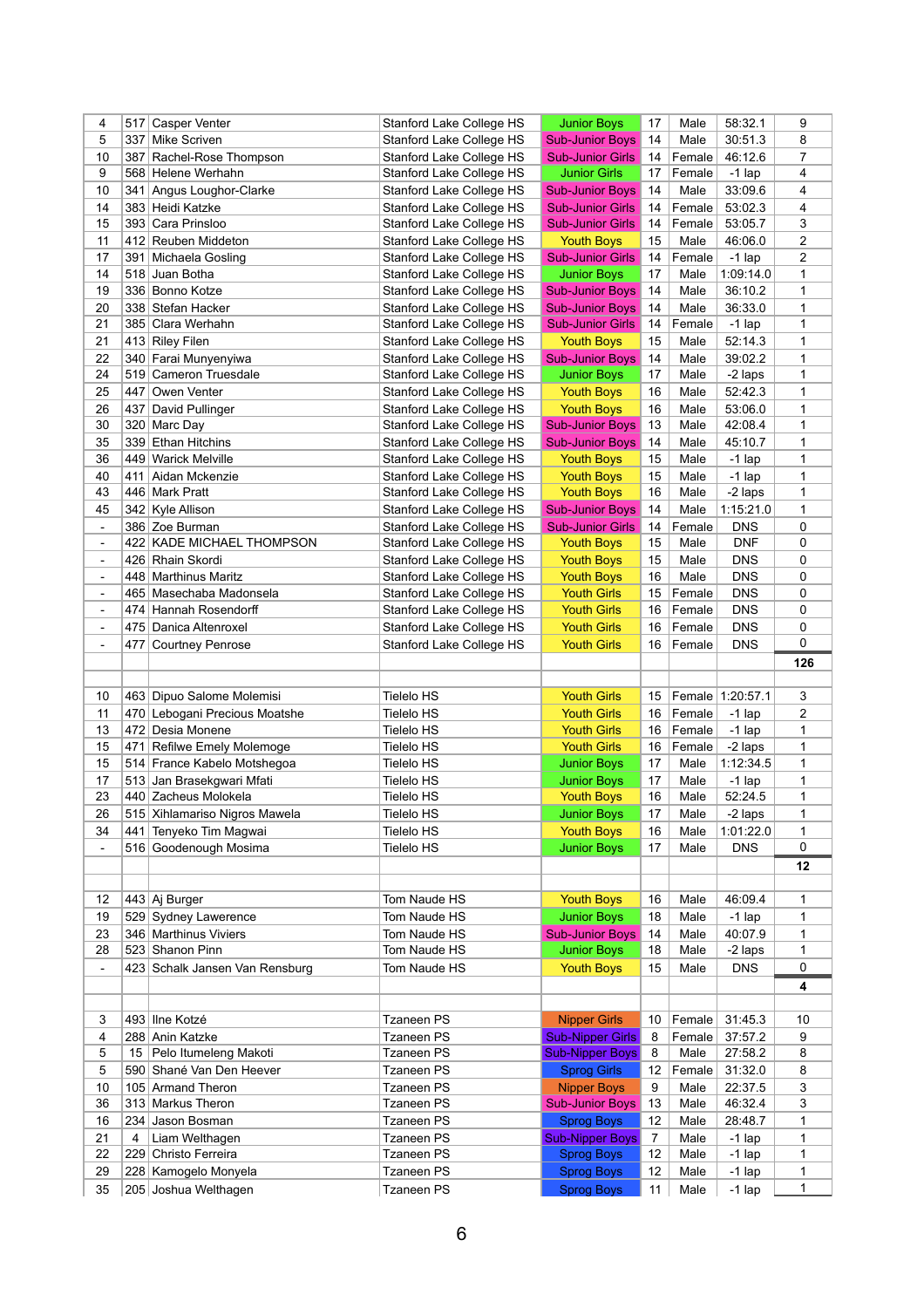|                     |     |                             |                                 |                         |                 |        |                    | 46             |
|---------------------|-----|-----------------------------|---------------------------------|-------------------------|-----------------|--------|--------------------|----------------|
|                     |     | 392 Lianke Fourie           | Unicorn PS                      | <b>Sub-Junior Girls</b> |                 | Female | 38:39.0            | 15             |
| $\overline{2}$<br>6 | 371 | Yvonne Botha                | <b>Unicorn PS</b>               | <b>Sub-Junior Girls</b> | 13<br>13        | Female | 41:57.5            | 12             |
|                     |     |                             | <b>Unicorn PS</b>               |                         | 11              | Male   |                    | 10             |
| 3                   |     | 204 Gordon Noel             |                                 | <b>Sprog Boys</b>       |                 |        | 24:55.6            |                |
| 4                   | 487 | Isabella Brett              | Unicorn PS<br><b>Unicorn PS</b> | <b>Nipper Girls</b>     | 10              | Female | 33:43.8<br>20:10.4 | 9              |
| 5                   | 117 | <b>Matthew Scriven</b>      |                                 | <b>Nipper Boys</b>      | 10              | Male   |                    | 8              |
| 5                   |     | 201 Maximilian Drewett      | <b>Unicorn PS</b>               | <b>Sprog Boys</b>       | 11              | Male   | 24:59.6            | 8              |
| 6                   | 22  | Liam Wagenaar               | <b>Unicorn PS</b>               | <b>Sub-Nipper Boys</b>  | 8               | Male   | 31:02.4            | $\overline{7}$ |
| 6                   |     | 284 Amelie Pretorius        | Unicorn PS                      | <b>Sub-Nipper Girls</b> | 8               | Female | 42:41.2            | 7              |
| 8                   | 119 | Jan Pretorius               | <b>Unicorn PS</b>               | <b>Nipper Boys</b>      | 10              | Male   | 21:21.1            | 5              |
| 8                   |     | 236 Tristan Brett           | <b>Unicorn PS</b>               | <b>Sprog Boys</b>       | 12              | Male   | 26:35.7            | 5              |
| 9                   |     | 227 FINN STRAUGHAN          | <b>Unicorn PS</b>               | <b>Sprog Boys</b>       | 12              | Male   | 26:47.9            | 4              |
| 10                  |     | 203 Jayson Muller           | <b>Unicorn PS</b>               | <b>Sprog Boys</b>       | 11              | Male   | 27:27.5            | 3              |
| 12                  | 12  | Jac Van Wyk                 | <b>Unicorn PS</b>               | <b>Sub-Nipper Boys</b>  | $\overline{7}$  | Male   | 34:00.1            | $\mathbf{1}$   |
| 12                  | 241 | Murray Loughor-Clarke       | <b>Unicorn PS</b>               | <b>Sprog Boys</b>       | 12              | Male   | 27:36.6            | $\mathbf{1}$   |
| 16                  |     | 109 Nick Dando              | <b>Unicorn PS</b>               | <b>Nipper Boys</b>      | 9               | Male   | 25:04.1            | 1              |
| 18                  | 209 | Ntsako Mushwana             | <b>Unicorn PS</b>               | <b>Sprog Boys</b>       | 11              | Male   | 29:36.4            | 1              |
| 23                  |     | 128 Theunis Botha           | Unicorn PS                      | <b>Nipper Boys</b>      | 10              | Male   | 28:13.9            | 1              |
| 46                  |     | 300 Kian None               | <b>Unicorn PS</b>               | <b>Sub-Junior Boys</b>  | 13              | Male   | 1:17:38.0          | 1              |
| $\blacksquare$      | 23  | Malcolm Du Toit             | Unicorn PS                      | <b>Sub-Nipper Boys</b>  | 8               | Male   | <b>DNS</b>         | 0              |
| $\blacksquare$      |     | 584 Klara Pretorius         | <b>Unicorn PS</b>               | <b>Sprog Girls</b>      | 12 <sup>2</sup> | Female | <b>DNS</b>         | 0              |
|                     |     |                             |                                 |                         |                 |        |                    | 99             |
|                     |     |                             |                                 |                         |                 |        |                    |                |
| 8                   |     | 420 Livingstone Banda       | Waterberg Academy HS            | <b>Youth Boys</b>       | 15              | Male   | 43:38.3            | 5              |
|                     |     |                             |                                 |                         |                 |        |                    | 5              |
|                     |     |                             |                                 |                         |                 |        |                    |                |
| 1                   |     | 582 Carla Jansen Van Vuuren | <b>Waterberg Academy PS</b>     | <b>Sprog Girls</b>      | 12 <sup>2</sup> | Female | 26:00.0            | 15             |
|                     |     |                             |                                 |                         |                 |        |                    | 15             |
|                     |     |                             |                                 |                         |                 |        |                    |                |
|                     |     |                             |                                 |                         |                 |        |                    |                |
|                     |     |                             |                                 |                         |                 |        |                    |                |
|                     |     |                             |                                 |                         |                 |        |                    |                |
|                     |     |                             |                                 |                         |                 |        |                    |                |
|                     |     |                             |                                 |                         |                 |        |                    |                |
|                     |     |                             |                                 |                         |                 |        |                    |                |
|                     |     |                             |                                 |                         |                 |        |                    |                |
|                     |     |                             |                                 |                         |                 |        |                    |                |
|                     |     |                             |                                 |                         |                 |        |                    |                |
|                     |     |                             |                                 |                         |                 |        |                    |                |
|                     |     |                             |                                 |                         |                 |        |                    |                |
|                     |     |                             |                                 |                         |                 |        |                    |                |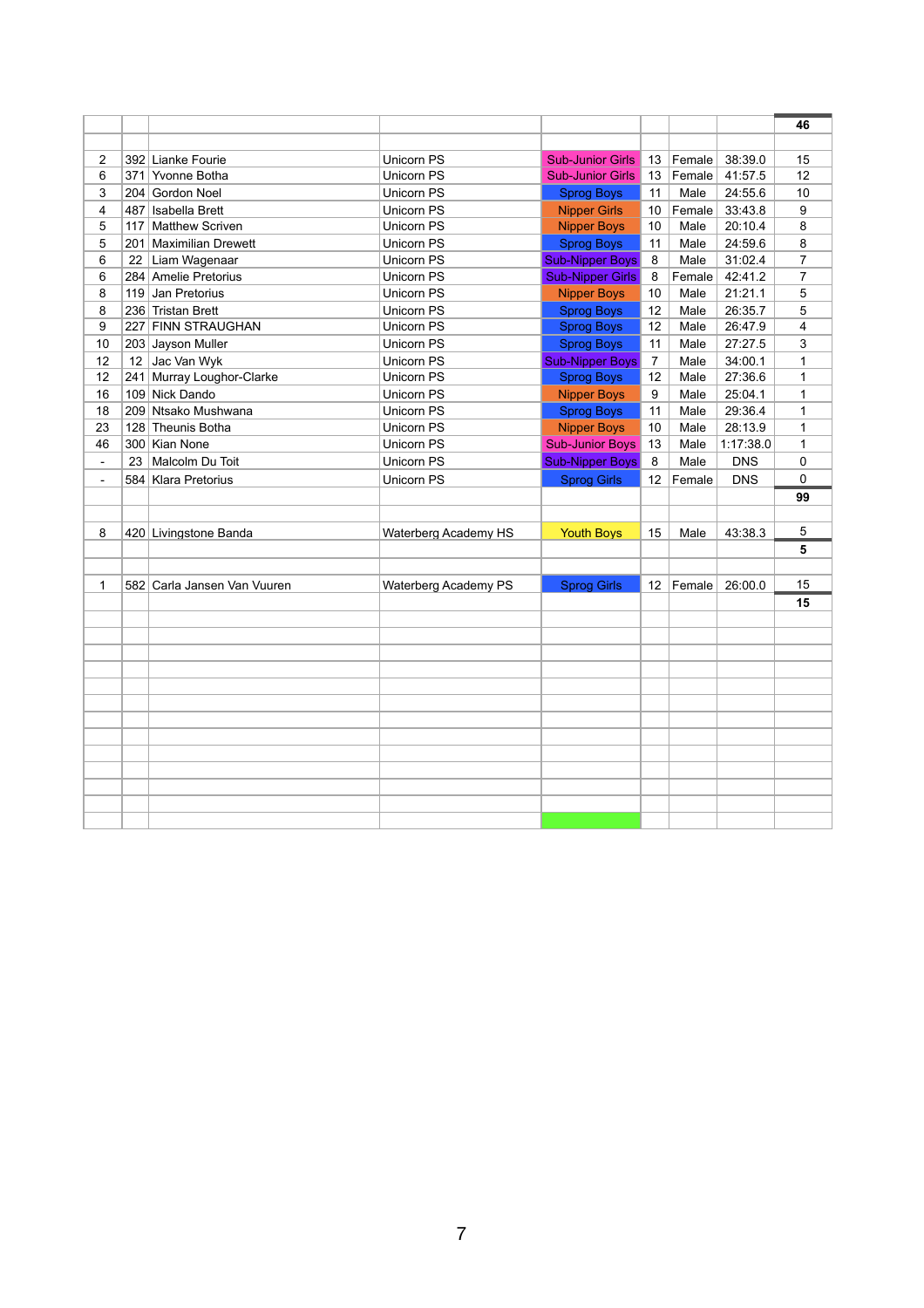| <b>School Name</b>                  | <b>Points</b>  |
|-------------------------------------|----------------|
| <b>Pietersburg Oos PS</b>           | 175            |
| <b>Louis Trichardt HS</b>           | 151            |
| <b>Stanford Lake College HS</b>     | 126            |
| <b>Unicorn PS</b>                   | 99             |
| <b>Duiwelskloof PS</b>              | 96             |
| <b>PHS Pietersburg HS</b>           | 95             |
| <b>Louis Trichardt PS</b>           | 72             |
| <b>Kruger Park PS</b>               | 56             |
| <b>Hatfield Christian School HS</b> | 54             |
| <b>Merensky HS</b>                  | 53             |
| <b>Tzaneen PS</b>                   | 46             |
| <b>Messina PS</b>                   | 30             |
| <b>PEPPS Prep PS</b>                | 27             |
| <b>King Fisher PS</b>               | 26             |
| <b>Bosveld Primary PS</b>           | 22             |
| <b>Akademie Reformia PS</b>         | 20             |
| <b>Ellisras HS</b>                  | 20             |
| <b>Waterberg Academy PS</b>         | 15             |
| <b>Piet Potgieter HS</b>            | 13             |
| <b>King Fisher HS</b>               | 12             |
| Tielelo HS                          | 12             |
| Damelin College HS                  | 10             |
| <b>Ridgeway College PS</b>          | 9              |
| Pietersburg Laerskool PLS PS        | 7              |
| <b>Julian Muller PS</b>             | 5              |
| <b>Ridgeway College HS</b>          | 5              |
| <b>Waterberg Academy HS</b>         | 5              |
| <b>Tom Naude HS</b>                 | 4              |
| <b>DR Annecke Letsitele PS</b>      | 3              |
| <b>Ellisras Laerskool PS</b>        | $\overline{2}$ |
| Hans Strydom HS                     | 1              |
| <b>Mitchell House PS</b>            | 1              |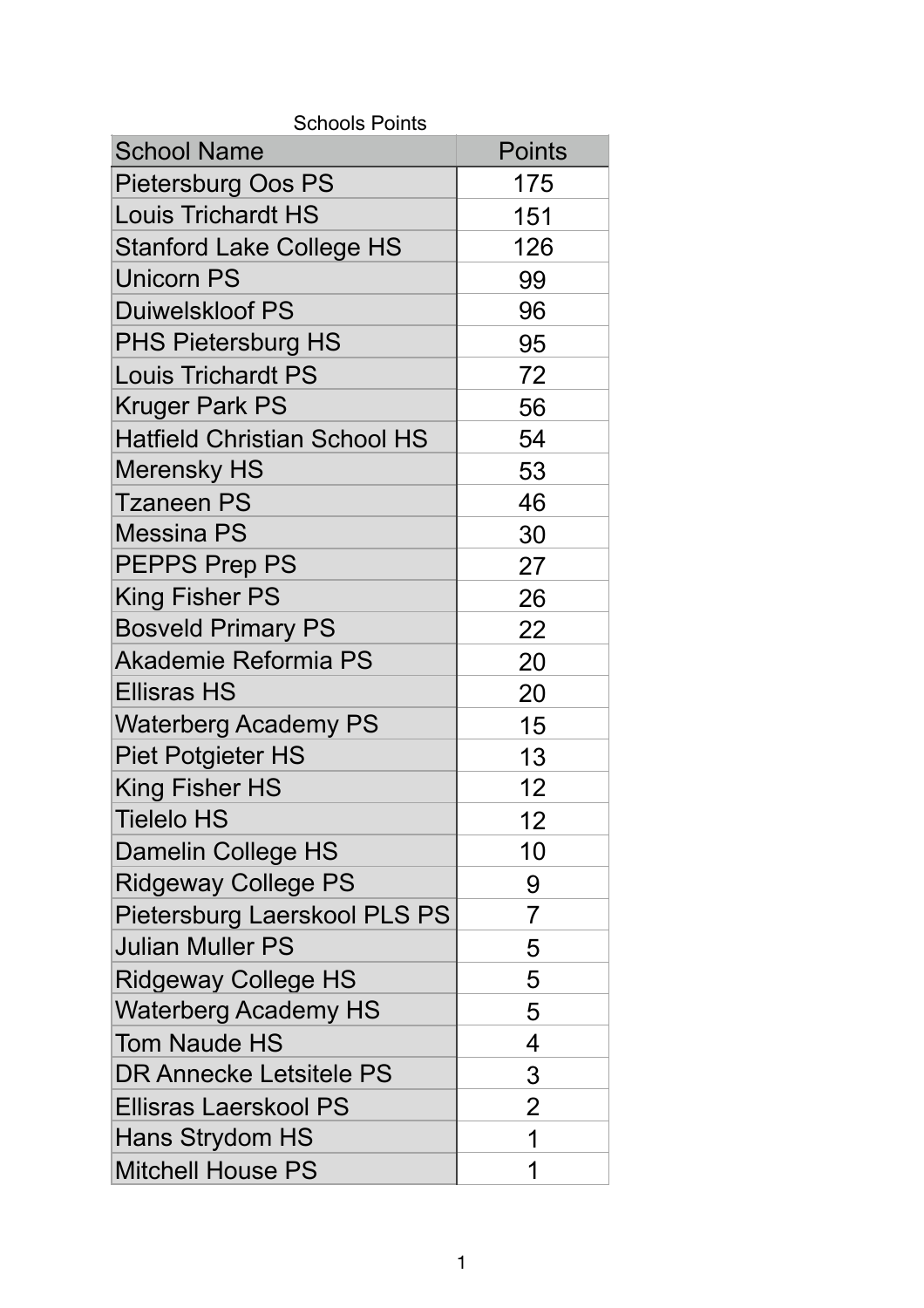| <b>School Name</b>         | <b>Points</b> |
|----------------------------|---------------|
| <b>Sime Academy PS</b>     |               |
| <b>Ellisras Primary PS</b> |               |
| <b>Ellisras PS</b>         |               |
| Noordskool PS              |               |
| <b>Northan Academy PS</b>  |               |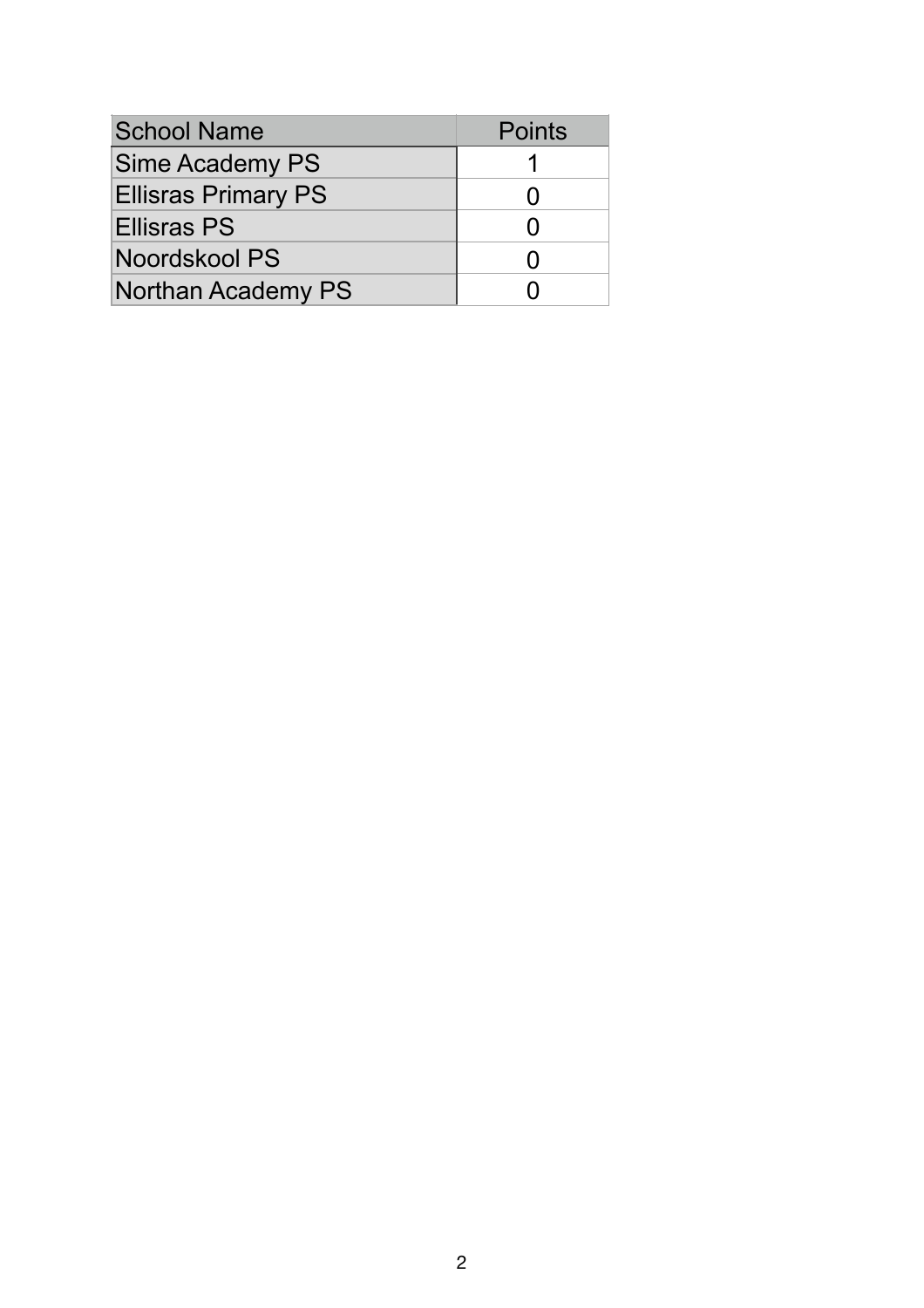| <b>Primary Schools</b>       |                |  |  |  |  |
|------------------------------|----------------|--|--|--|--|
| <b>School Name</b>           | <b>Points</b>  |  |  |  |  |
| <b>Pietersburg Oos PS</b>    | 175            |  |  |  |  |
| <b>Unicorn PS</b>            | 99             |  |  |  |  |
| Duiwelskloof PS              | 96             |  |  |  |  |
| <b>Louis Trichardt PS</b>    | 72             |  |  |  |  |
| <b>Kruger Park PS</b>        | 56             |  |  |  |  |
| <b>Tzaneen PS</b>            | 46             |  |  |  |  |
| <b>Messina PS</b>            | 30             |  |  |  |  |
| <b>PEPPS Prep PS</b>         | 27             |  |  |  |  |
| <b>King Fisher PS</b>        | 26             |  |  |  |  |
| <b>Bosveld Primary PS</b>    | 22             |  |  |  |  |
| <b>Akademie Reformia PS</b>  | 20             |  |  |  |  |
| <b>Waterberg Academy PS</b>  | 15             |  |  |  |  |
| <b>Ridgeway College PS</b>   | 9              |  |  |  |  |
| Pietersburg Laerskool PLS PS | 7              |  |  |  |  |
| Julian Muller PS             | 5              |  |  |  |  |
| DR Annecke Letsitele PS      | 3              |  |  |  |  |
| Ellisras Laerskool PS        | $\overline{2}$ |  |  |  |  |
| Sime Academy PS              | 1              |  |  |  |  |
| <b>Mitchell House PS</b>     | 1              |  |  |  |  |
| <b>Northan Academy PS</b>    | 0              |  |  |  |  |
| <b>Noordskool PS</b>         | 0              |  |  |  |  |
| <b>Ellisras PS</b>           | 0              |  |  |  |  |
| <b>Ellisras Primary PS</b>   | 0              |  |  |  |  |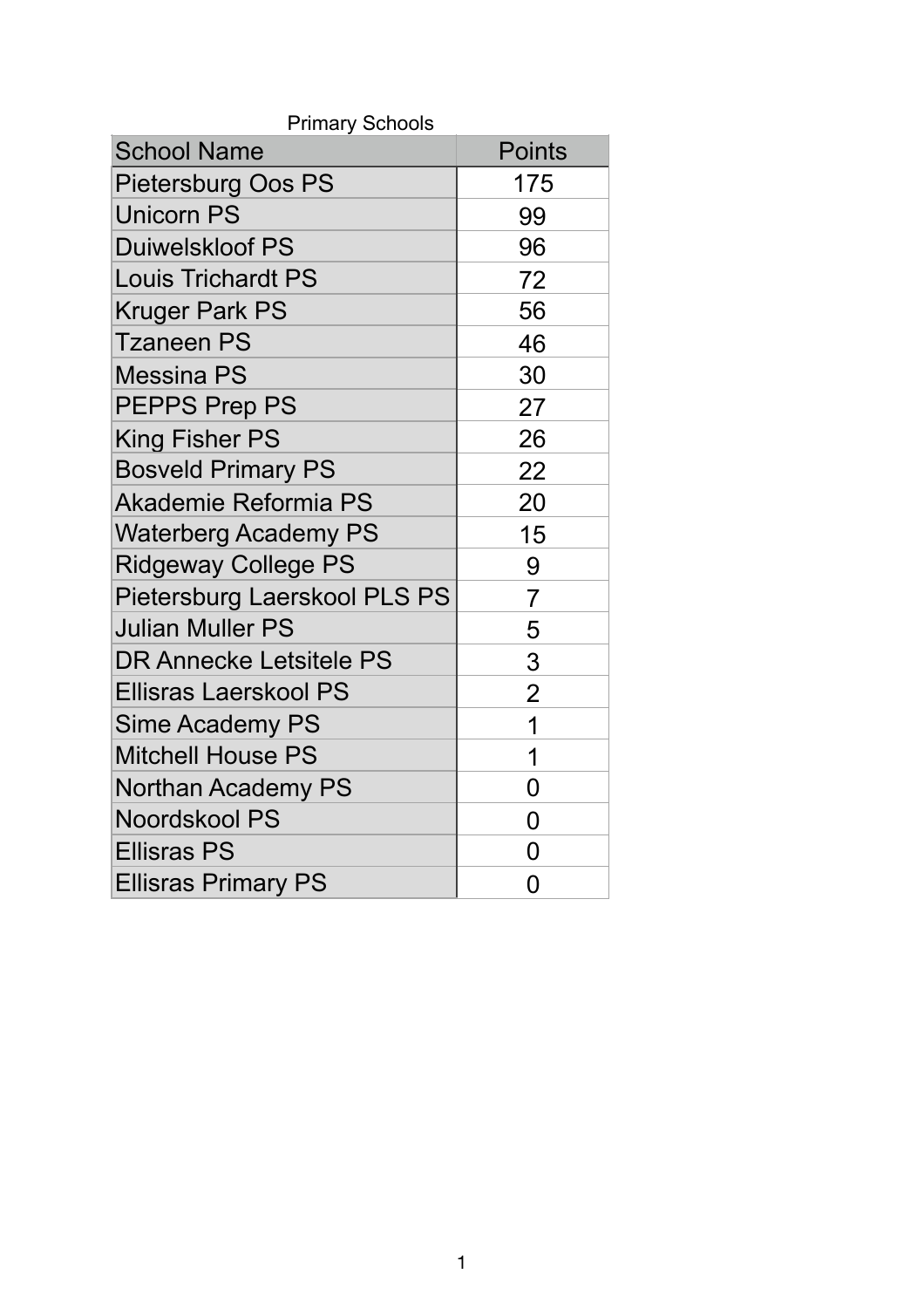| <b>School Name</b>                  | <b>Points</b> |
|-------------------------------------|---------------|
| <b>Louis Trichardt HS</b>           | 151           |
| <b>Stanford Lake College HS</b>     | 126           |
| <b>PHS Pietersburg HS</b>           | 95            |
| <b>Hatfield Christian School HS</b> | 54            |
| <b>Merensky HS</b>                  | 53            |
| <b>Ellisras HS</b>                  | 20            |
| <b>Piet Potgieter HS</b>            | 13            |
| <b>Tielelo HS</b>                   | 12            |
| <b>King Fisher HS</b>               | 12            |
| Damelin College HS                  | 10            |
| <b>Waterberg Academy HS</b>         | 5             |
| <b>Ridgeway College HS</b>          | 5             |
| <b>Tom Naude HS</b>                 | 4             |
| Hans Strydom HS                     | 1             |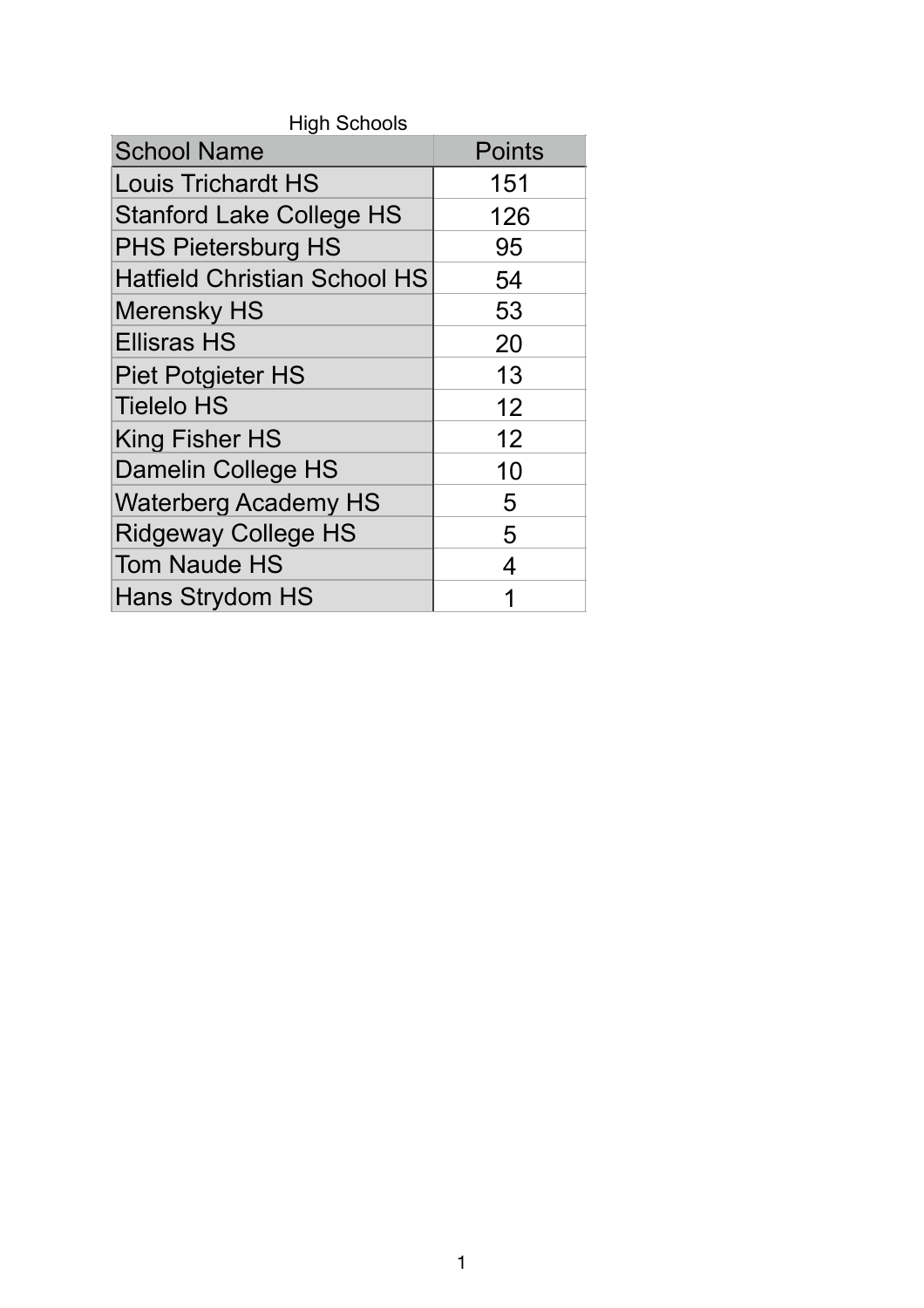## Bekker 15/16 Split

| 1  | 401 | Herman Fourie                                    | Stanford Lake College HS                 | Youth Boys 15                             | Male         | 40:25.6    | 15                      |
|----|-----|--------------------------------------------------|------------------------------------------|-------------------------------------------|--------------|------------|-------------------------|
| 2  | 400 | Joshua Baber                                     | <b>Hatfield Christian School HS</b>      | Youth Boys 15                             | Male         | 40:28.3    | 12                      |
| 4  |     | 414 Jarryd Gosling                               | Stanford Lake College HS                 | Youth Boys 15                             | Male         | 41:14.9    | 10                      |
| 7  |     | 424 Gunther Katzke                               | Merensky HS                              | Youth Boys 15                             | Male         | 43:22.3    | 9                       |
| 8  |     | 420 Livingstone Banda                            | <b>Waterberg Academy HS</b>              | Youth Boys 15                             | Male         | 43:38.3    | 8                       |
| 9  |     | 405 Björn Nel                                    | PHS Pietersburg HS                       | Youth Boys 15                             | Male         | 45:08.6    | $\overline{7}$          |
| 11 |     | 412 Reuben Middeton                              | Stanford Lake College HS                 | Youth Boys <sup>15</sup>                  | Male         | 46:06.0    | 6                       |
|    |     | 14 403 John Robert Honiball                      | Merensky HS                              | Youth Boys 15                             | Male         | 47:24.7    | 5                       |
|    |     | 16 418 Janco Von Ronge                           | <b>Ellisras HS</b>                       | Youth Boys 15                             | Male         | 49:37.6    | 4                       |
|    |     | 19 409 Eugene Tlou                               | Louis Trichardt HS                       | Youth Boys 15                             | Male         | 51:23.9    | 3                       |
|    |     | 20 404 Ethan Erasmus                             | PHS Pietersburg HS                       | Youth Boys 15                             | Male         | 51:26.2    | $\overline{2}$          |
|    |     | $21$ 413 Riley Filen                             | Stanford Lake College HS                 | Youth Boys 15                             | Male         | 52:14.3    | 1                       |
|    |     | 22 410 Trevor De Beer                            | Merensky HS                              | Youth Boys 15                             | Male         | 52:23.6    | $\mathbf{1}$            |
|    |     | 28 406 Brandon Kruger                            | Louis Trichardt HS                       | Youth Boys 15                             | Male         | 54:58.4    | 1                       |
|    |     | 29 415 Dewald Kampman                            | Merensky HS                              | Youth Boys 15                             | Male         | 55:27.2    | $\mathbf{1}$            |
|    |     | 32 408 Jordan Mocke                              | Louis Trichardt HS                       | Youth Boys 15                             | Male         | 59:36.4    | $\mathbf{1}$            |
|    |     | 35 425 Owen Faber                                | PHS Pietersburg HS                       | Youth Boys 15                             | Male         | 1:04:04.1  | 1                       |
|    |     | 36 449 Warick Melville                           | <b>Stanford Lake College HS</b>          | Youth Boys 15                             | Male         | $-1$ lap   | 1                       |
|    |     | 37 407 Dauglas Piorek                            | Louis Trichardt HS                       | Youth Boys 15                             | Male         | $-1$ lap   | 1                       |
|    |     | 39 419 Jean Pierre Spies                         | Piet Potgieter HS                        | Youth Boys 15                             | Male         | $-1$ lap   | 1                       |
|    |     | 40 411 Aidan Mckenzie                            | <b>Stanford Lake College HS</b>          | Youth Boys 15                             | Male         | $-1$ lap   | 1                       |
|    |     | 41 416 Ronan Theron                              | Merensky HS                              | Youth Boys 15                             | Male         | -2 laps    | 1                       |
|    |     | 42 450 Dawie Grobbelaar                          | Merensky HS                              | Youth Boys 15                             | Male         | -2 laps    | $\mathbf 1$             |
|    |     | 422 Kade Michael Thompson                        | Stanford Lake College HS                 | Youth Boys 15                             | Male         | <b>DNF</b> | $\mathbf 0$             |
|    |     | 421 Ruan Badenhorst                              | PHS Pietersburg HS                       | Youth Boys 15                             | Male         | <b>DNF</b> | $\mathbf 0$             |
|    |     | 402 Jacques Van Bommel                           | Piet Potgieter HS                        | Youth Boys 15                             | Male         | <b>DNS</b> | $\boldsymbol{0}$        |
|    |     | 417 Aldrich Hugo                                 | Merensky HS                              | Youth Boys 15                             | Male         | <b>DNS</b> | 0                       |
|    |     | 423 Schalk Jansen Van Rensburg                   | Tom Naude HS                             | Youth Boys <sup>15</sup>                  | Male         | <b>DNS</b> | $\mathbf 0$             |
|    |     | 426 Rhain Skordi                                 | Stanford Lake College HS                 | Youth Boys 15                             | Male         | <b>DNS</b> | 0                       |
|    |     |                                                  |                                          |                                           |              |            |                         |
| 3  | 427 | Bevan Muller                                     |                                          | Youth Boys 16                             | Male         | 41:12.5    | 15                      |
| 5  |     | 438 Calvin Lee                                   | Damelin College HS<br>Louis Trichardt HS | Youth Boys 16                             | Male         | 42:29.3    | 12                      |
| 6  |     | 433 Rohan Cronje                                 | Louis Trichardt HS                       | Youth Boys 16                             | Male         | 43:07.8    | 10                      |
|    |     | 10 434 De Wet Du Toit                            | Louis Trichardt HS                       | Youth Boys 16                             |              | 45:34.2    | 9                       |
|    |     |                                                  |                                          |                                           | Male         |            |                         |
|    |     | 12 443 Aj Burger<br>13 435 Bernardus De Villiers | Tom Naude HS<br>PHS Pietersburg HS       | Youth Boys <sup>16</sup><br>Youth Boys 16 | Male<br>Male | 46:09.4    | 8<br>$\overline{7}$     |
|    |     |                                                  |                                          |                                           |              | 46:53.2    |                         |
|    |     | 15 431 Rofhiwa Kutama                            | Ridgeway College HS                      | Youth Boys 16                             | Male         | 48:32.9    | 6                       |
|    |     | 17 444 Nelius Grieshaber                         | <b>Ellisras HS</b>                       | Youth Boys 16                             | Male<br>Male | 50:58.2    | 5                       |
|    |     | 18 442 Matthew Taylor                            | Merensky HS                              | Youth Boys 16                             |              | 51:01.7    | $\overline{\mathbf{4}}$ |
|    |     | 23 440 Zacheus Molokela                          | <b>Tielelo HS</b>                        | Youth Boys 16                             | Male         | 52:24.5    | 3                       |
|    |     | 24 436 Brandon Brandt                            | Louis Trichardt HS                       | Youth Boys 16                             | Male         | 52:39.7    | $\sqrt{2}$              |
|    |     | 25 447 Owen Venter                               | <b>Stanford Lake College HS</b>          | Youth Boys 16                             | Male         | 52:42.3    | 1                       |
|    |     | 26 437 David Pullinger                           | Stanford Lake College HS                 | Youth Boys 16                             | Male         | 53:06.0    | 1                       |
|    |     | 27 429 Pieter Pretorius                          | Piet Potgieter HS                        | Youth Boys 16                             | Male         | 54:29.0    | $\mathbf{1}$            |
|    |     | 30 432 Te-Wan Naude                              | Louis Trichardt HS                       | Youth Boys 16                             | Male         | 55:43.0    | $\mathbf{1}$            |
|    |     | 31 439 Blessing Mavhungu                         | Louis Trichardt HS                       | Youth Boys 16                             | Male         | 56:33.4    | $\mathbf{1}$            |
|    |     | 33 430 Wj (Wynand Johannes) Swanepoel            | Piet Potgieter HS                        | Youth Boys <sup>16</sup>                  | Male         | 1:01:02.1  | $\mathbf 1$             |
|    |     | 34 441 Tenyeko Tim Magwai                        | Tielelo HS                               | Youth Boys 16                             | Male         | 1:01:22.0  | $\mathbf{1}$            |
|    |     | 38 445 Jacques De Klerk                          | PHS Pietersburg HS                       | Youth Boys <sup>16</sup>                  | Male         | $-1$ lap   | $\mathbf{1}$            |
|    |     | 43 446 Mark Pratt                                | Stanford Lake College HS                 | Youth Boys 16                             | Male         | -2 laps    | $\mathbf{1}$            |
|    |     | 428 Arno Smit                                    | Piet Potgieter HS                        | Youth Boys 16                             | Male         | <b>DNS</b> | 0                       |
|    |     | 448 Marthinus Maritz                             | Stanford Lake College HS                 | Youth Boys 16                             | Male         | <b>DNS</b> | 0                       |
|    |     |                                                  |                                          |                                           |              |            |                         |
| 2  | 460 | Jani Jordaan                                     | King Fisher HS                           | Youth Girls 15 Female                     |              | 53:32.1    | 15                      |
| 3  |     | 462 Eliz-Mari Pretorius                          | Louis Trichardt HS                       | Youth Girls 15 Female                     |              | 55:35.5    | 12                      |
| 5  |     | 461 Amilia Goosen                                | PHS Pietersburg HS                       | Youth Girls $15$ Female $1:02:12.2$       |              |            | 10                      |
| 6  |     | 464 Annalene Rood                                | Merensky HS                              | Youth Girls 15 Female 1:03:57.8           |              |            | 9                       |
| 10 |     | 463 Dipuo Salome Molemisi                        | <b>Tielelo HS</b>                        | Youth Girls $15$ Female 1:20:57.1 8       |              |            |                         |